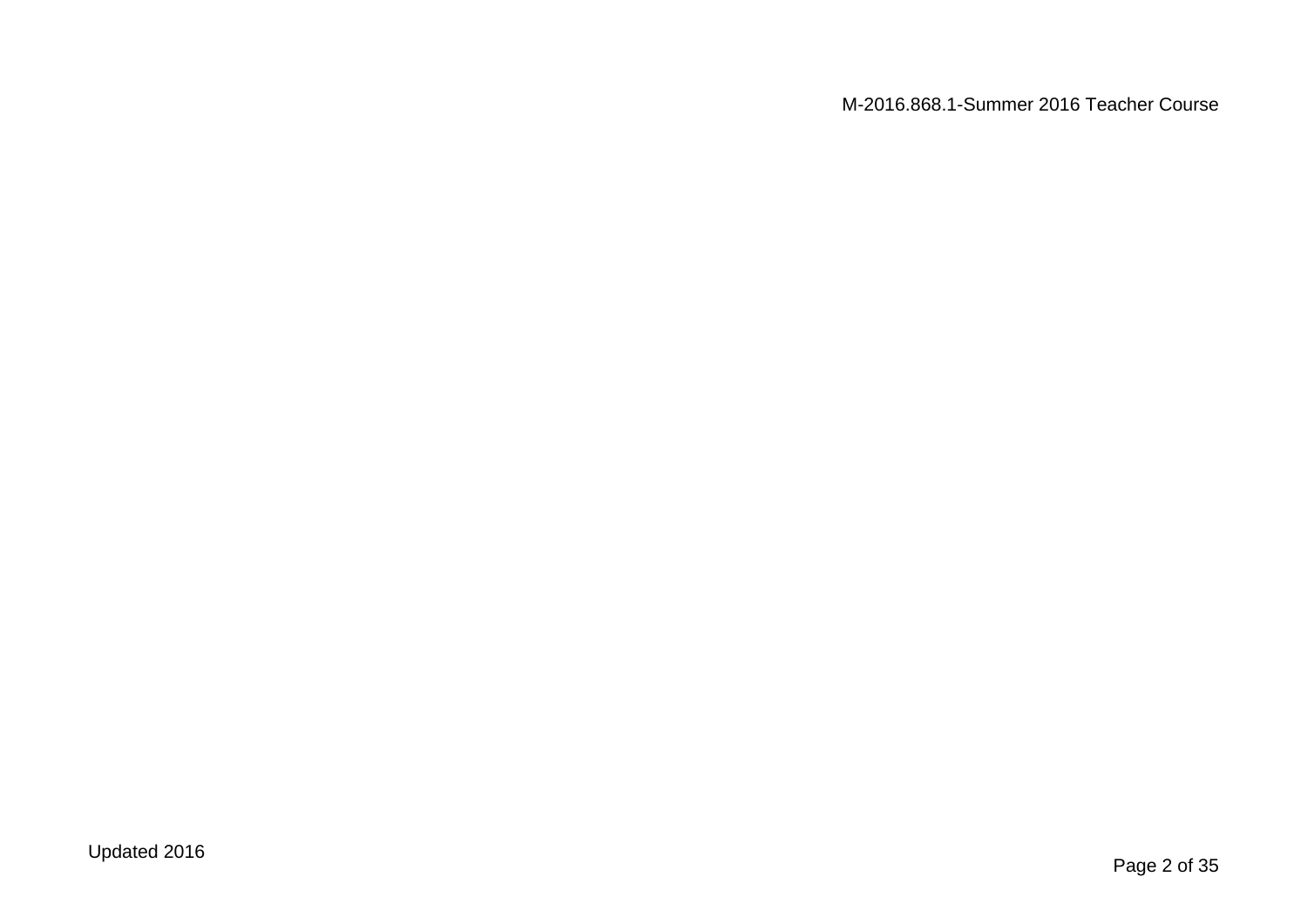# **STAGE 1: What will learners be able to do with what they know by the end of the program?**

**Overview**

CLASSRoad's 2016 fully-online STARTALK program will provide an opportunity for sixty (60) intermediate and master Arabic, Chinese and Persian language teachers to focus on the TELL Learning Tools LT1 (a-c) criteria, building their ability to identify, design and deliver online lessons that use comprehensible input strategies to stay in the target language for 90% of instructional time, while utilizing suitable digital tools to implement planning steps and activities. Prior to selection for this course, all interested applicants will take assessments designed to elicit information on their ability to make effective use of web resources. We will provide participants scaffolded, collaborative activities to prepare them for 3 major applied learning experiences. These are designed to give them applied practice in the application of the TELL Learning Tools LT1 (a-c) criteria. They are: 1) peer microteaching in cross-language pairs to practice understanding and skills related to digital media and comprehensible input, the five C's of the World Readiness Standards and the three modes of communication; 2) language-specific, online, synchronous co-teaching to California State University, San Bernardino language students; and 3) the development of a personal growth plan to further professional practice in online teaching environments.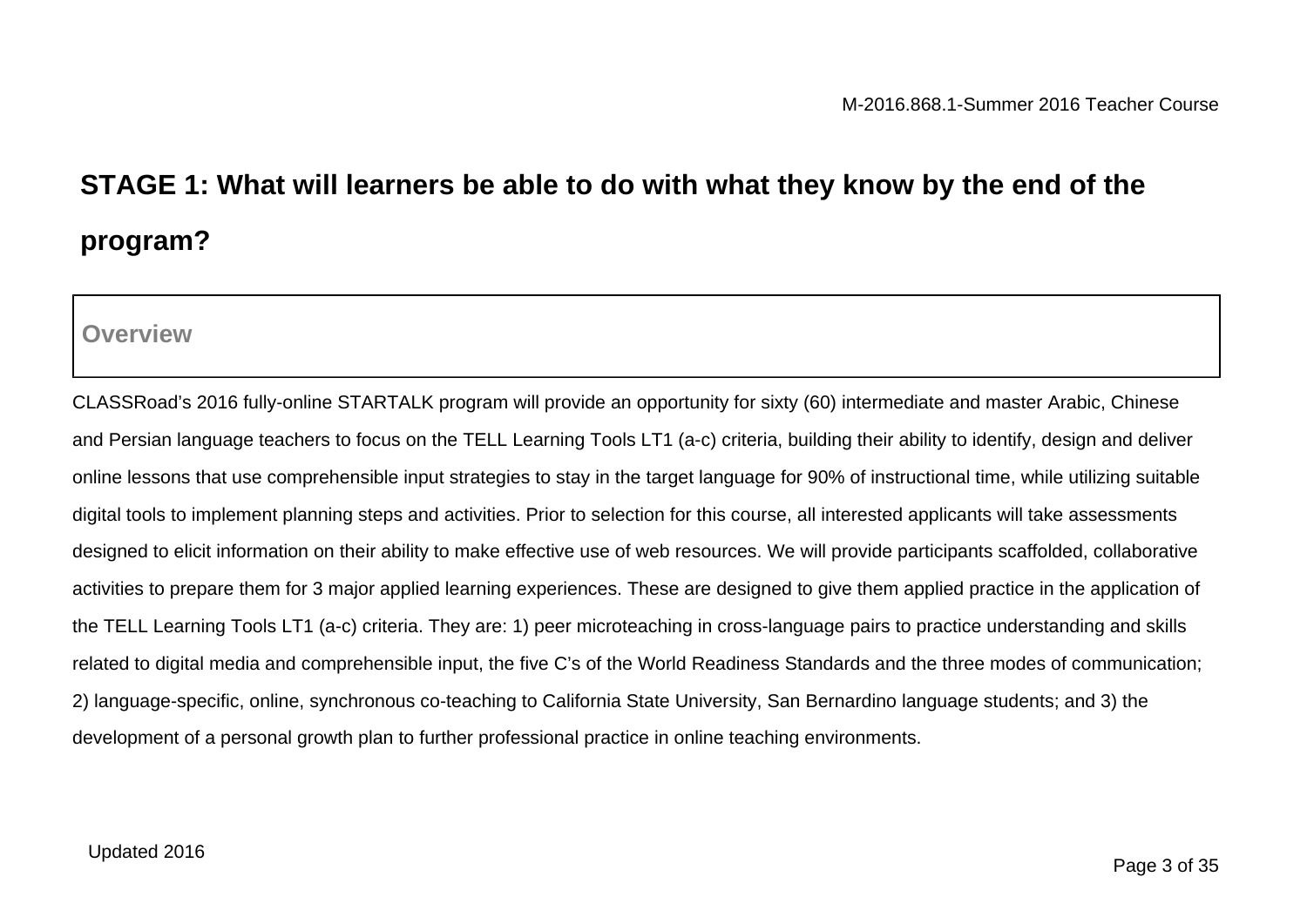### **Learning Goals**

What do you hope participants will be able to do after the program ends? Use the Teacher Effectiveness for Language Learning (TELL) Framework to guide the development of your program goals. Identify the TELL domains and supporting TELL criteria statements that capture the major concepts or topics identified in your program overview.

| No. | <b>TELL Domains</b>  | <b>TELL Criteria Statements</b>                              |
|-----|----------------------|--------------------------------------------------------------|
|     |                      | The criteria statements identified here                      |
|     |                      | will be transfered to Stages 2 & 3.                          |
|     | Learning Tools 1 (a) | Learning Tools 1 (a): I provide my students with             |
|     |                      | comprehensible input through the use of a variety of digital |
|     |                      | and print media.                                             |
| 2   | Learning Tools 1 (b) | Learning Tools 1 (b): My students and I use realia,          |
|     |                      | props, manipulatives and other resources to make input       |
|     |                      | comprehensible.                                              |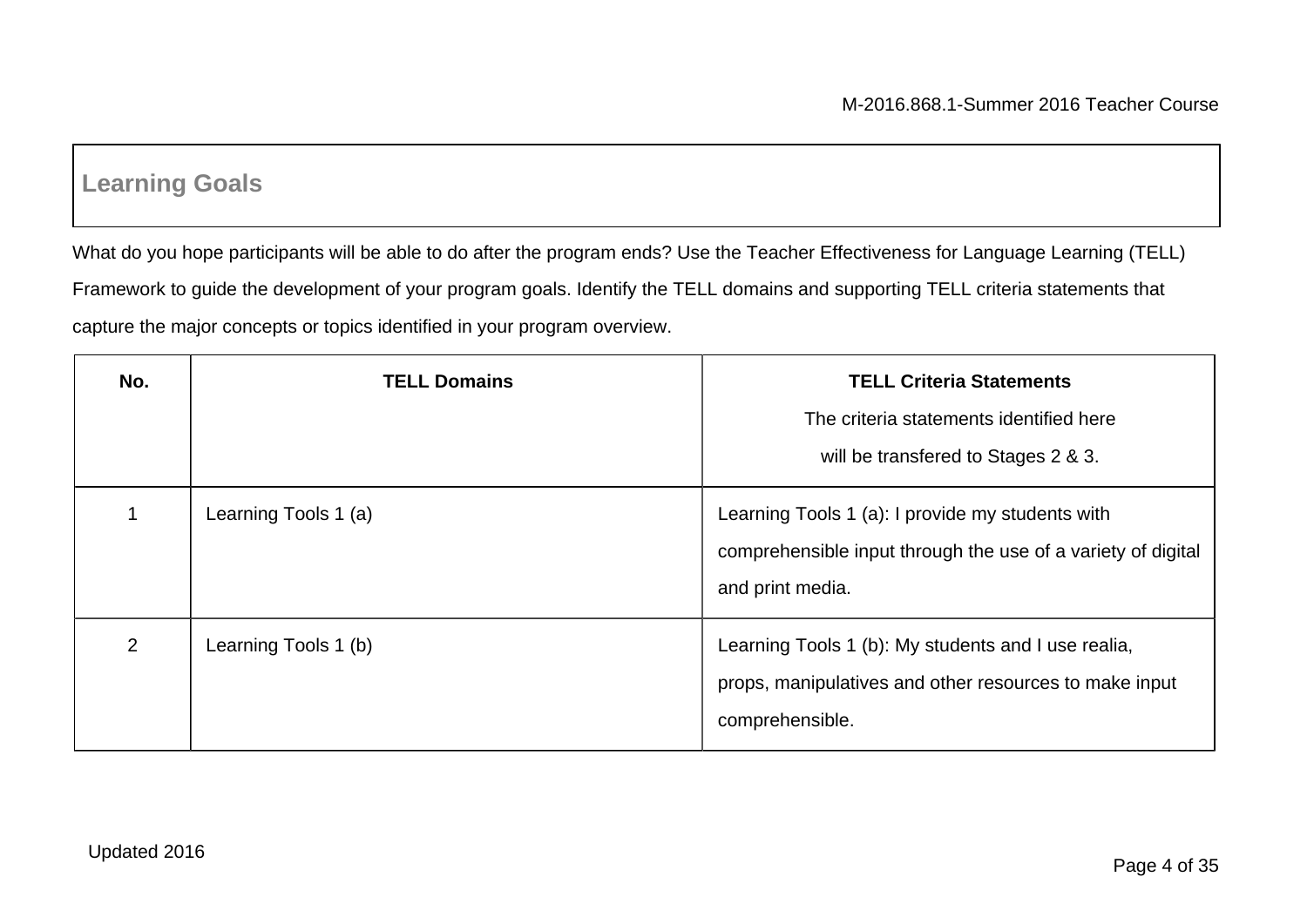| 3 | Learning Tools 1 (c)  | Learning Tools 1 (c): My students and I use classroom<br>learning aids as tools to facilitate learning. |
|---|-----------------------|---------------------------------------------------------------------------------------------------------|
| 4 | Professionalism 3 (a) | Professionalism 3 (a): I use processes that allow me to<br>analyze and reflect on my current practice.  |
| 5 | Professionalism 3 (c) | Professionalism 3 (c): I create a plan for my professional<br>growth based on my reflections.           |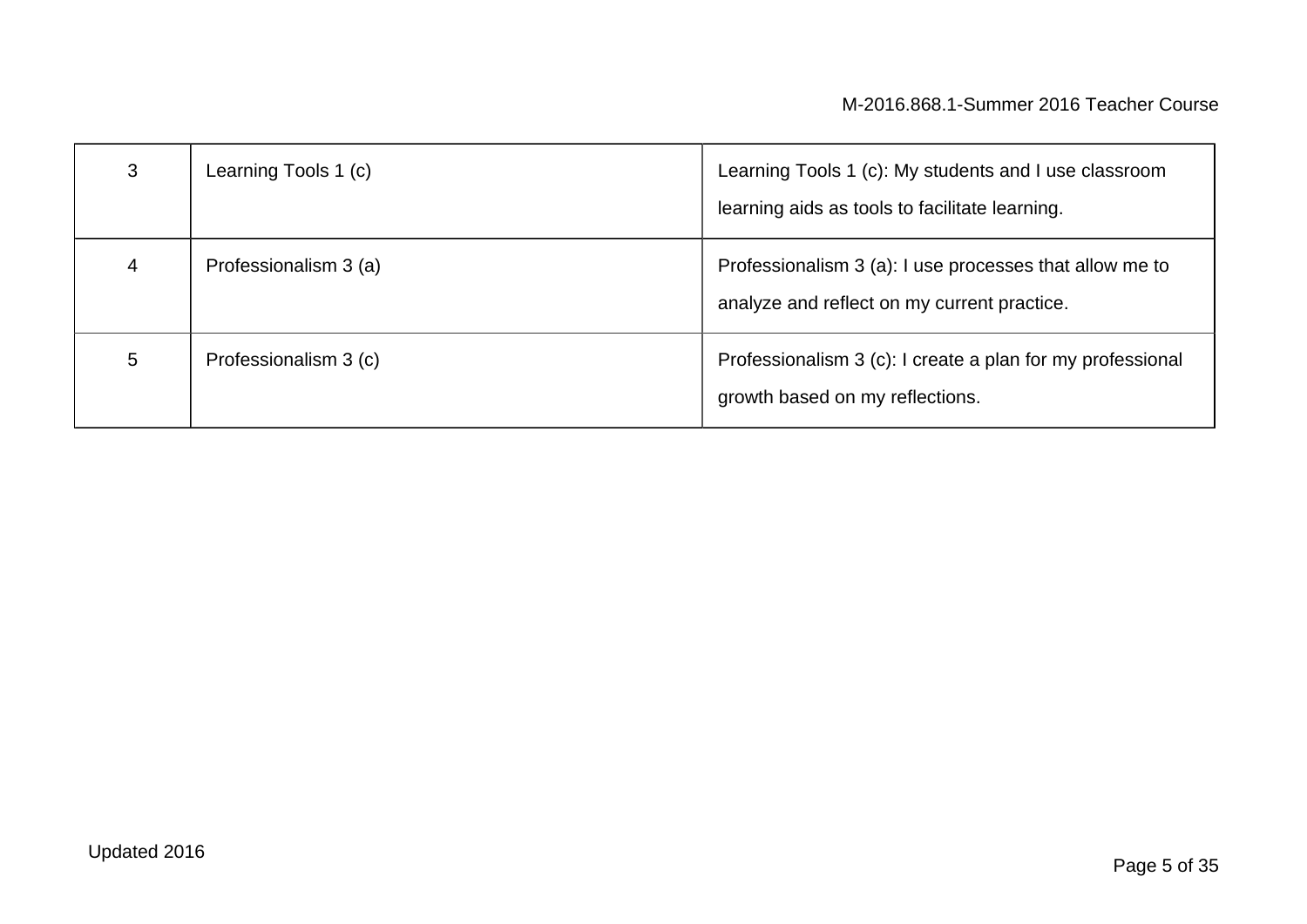# **STAGE 2: How will learners demonstrate what they can do with what they know by the end of the program?**

**Performance Assessment**

| No. | <b>TELL Criteria Statements</b><br>The criteria statements here are identified in Stage 1.                                           | <b>Evidence/Product And Brief Description</b>                                                                                                                                                                                                                                                                                                                                                                            |
|-----|--------------------------------------------------------------------------------------------------------------------------------------|--------------------------------------------------------------------------------------------------------------------------------------------------------------------------------------------------------------------------------------------------------------------------------------------------------------------------------------------------------------------------------------------------------------------------|
|     | Learning Tools 1 (a): I provide my students with<br>comprehensible input through the use of a variety of digital<br>and print media. | To practice application of digital learning tools to provide<br>learners with comprehensible input designed to keep at<br>least 90% of instructional input in the target language<br>using age-appropriate, authentic materials, participants<br>will create and teach a synchronous learning episode<br>(peer microteach) to a program peer who does not speak<br>the language of instruction. As part of a culminating |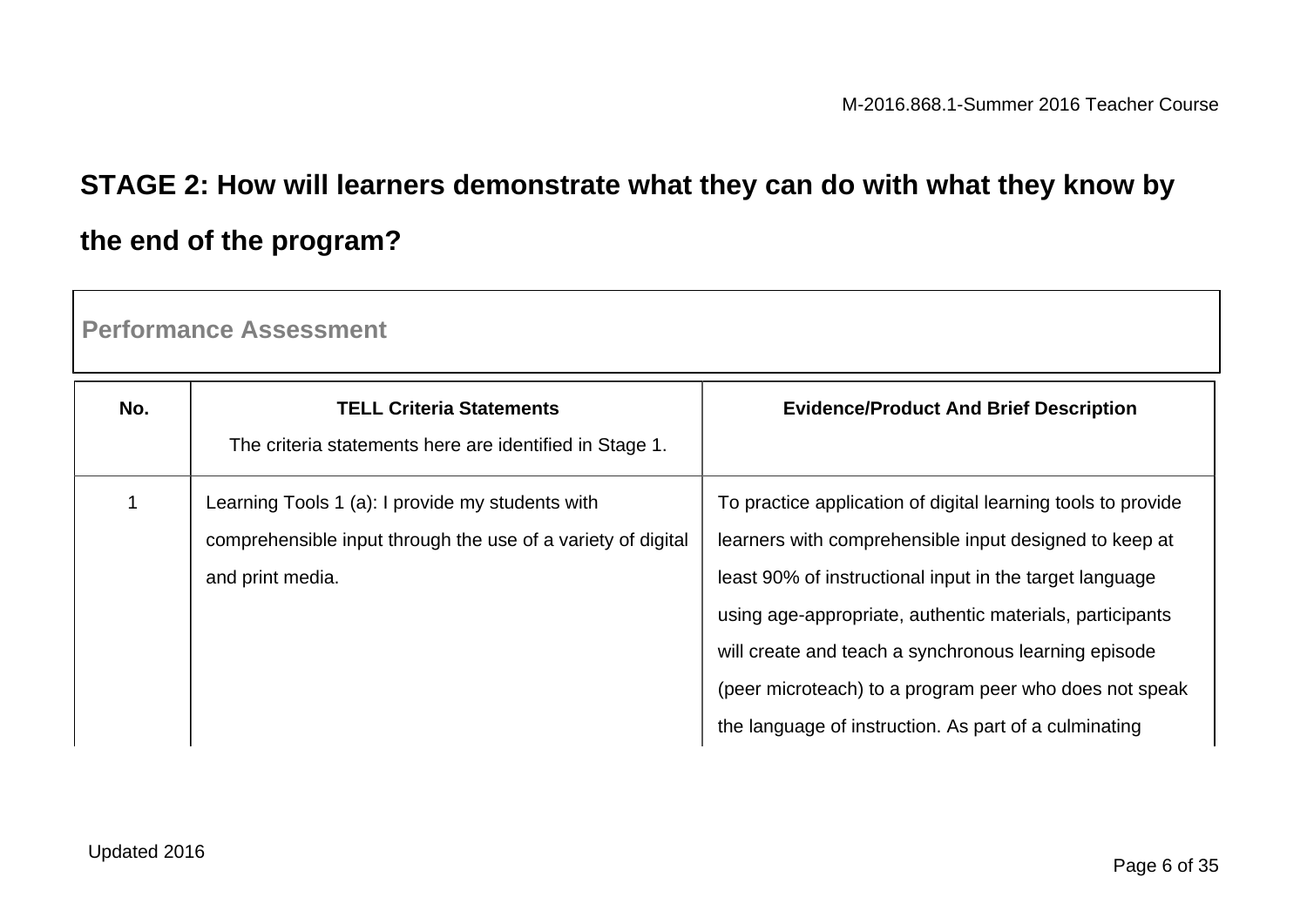|   |                                                                                                                                  | lesson delivered synchronously to students at CSUSB,<br>participants will co-teach a live synchronous online<br>standards- and culture-based lesson focused on the 3<br>modes of communication and 21st century world language<br>skills. They will demonstrate their ability to use digital<br>learning tools to keep at least 90% of instructional input<br>and 90% of student output in the target language.                                                                                                                                     |
|---|----------------------------------------------------------------------------------------------------------------------------------|-----------------------------------------------------------------------------------------------------------------------------------------------------------------------------------------------------------------------------------------------------------------------------------------------------------------------------------------------------------------------------------------------------------------------------------------------------------------------------------------------------------------------------------------------------|
| 2 | Learning Tools 1 (b): My students and I use realia,<br>props, manipulatives and other resources to make input<br>comprehensible. | To practice application of realia, props and other resources<br>to provide learners with comprehensible input designed<br>to keep at least 90% of instructional input in the target<br>language using age-appropriate, authentic materials,<br>participants will create and teach a synchronous learning<br>episode (peer microteach) to a program peer who does not<br>speak the language of instruction. As part of a culminating<br>lesson delivered synchronously to students at CSUSB,<br>participants will co-teach a live synchronous online |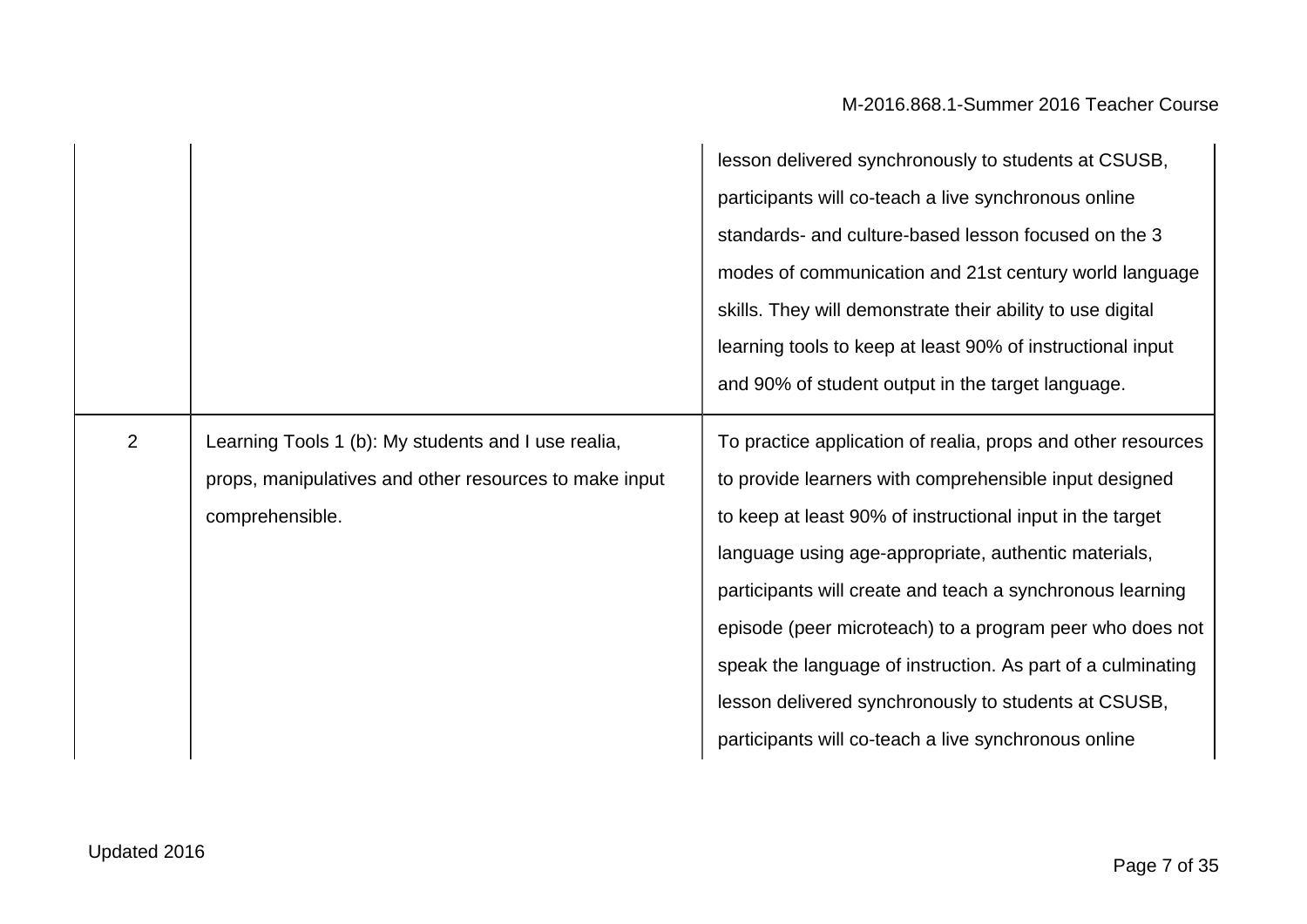$\mathcal{L}$ 

|   |                                                                                                         | standards- and culture-based lesson focused on the 3<br>modes of communication and 21st century world language<br>skills. They will demonstrate their ability to use digital<br>learning tools to keep at least 90% of instructional input<br>and 90% of student output in the target language. |
|---|---------------------------------------------------------------------------------------------------------|-------------------------------------------------------------------------------------------------------------------------------------------------------------------------------------------------------------------------------------------------------------------------------------------------|
| 3 | Learning Tools 1 (c): My students and I use classroom<br>learning aids as tools to facilitate learning. | Participants will integrate Can-Do statements and<br>create checks for understanding to provide California<br>State University, San Bernardino (CSUSB) students<br>multiple opportunities to assess their progress during the<br>synchronous online sessions.                                   |
| 4 | Professionalism 3 (a): I use processes that allow me to<br>analyze and reflect on my current practice.  | Reflective Practice - Participants will record a Think<br>Aloud reflection of their peer microteaching experience<br>with a focus on their application of the Learning Tools 1a-c<br>criteria in an online environment. Participants will integrate                                             |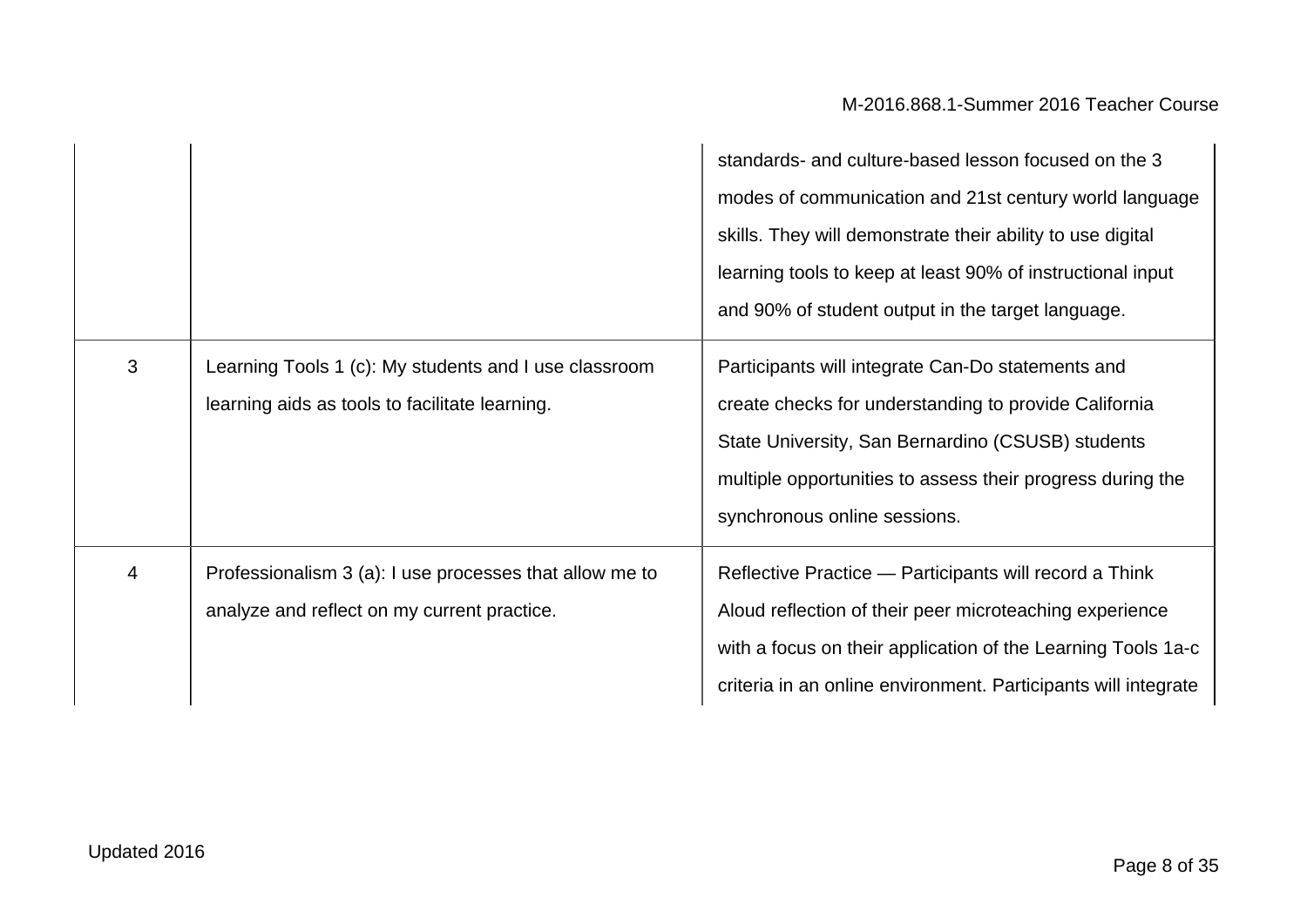|   |                                                                                               | peer and instructor feedback on their peer microteaching<br>and CSUSB teaching experiences.                                                                                                                                                                                                                                             |
|---|-----------------------------------------------------------------------------------------------|-----------------------------------------------------------------------------------------------------------------------------------------------------------------------------------------------------------------------------------------------------------------------------------------------------------------------------------------|
| 5 | Professionalism 3 (c): I create a plan for my professional<br>growth based on my reflections. | Personal Growth Plan - Participants will develop a<br>personal growth plan to plan for their future online learning<br>teaching using the TELL My Personal Growth Plan<br>document. Participants will convene in two follow-up web<br>conferences in fall 2015 and spring 2016 to discuss and<br>reflect on their personal growth plan. |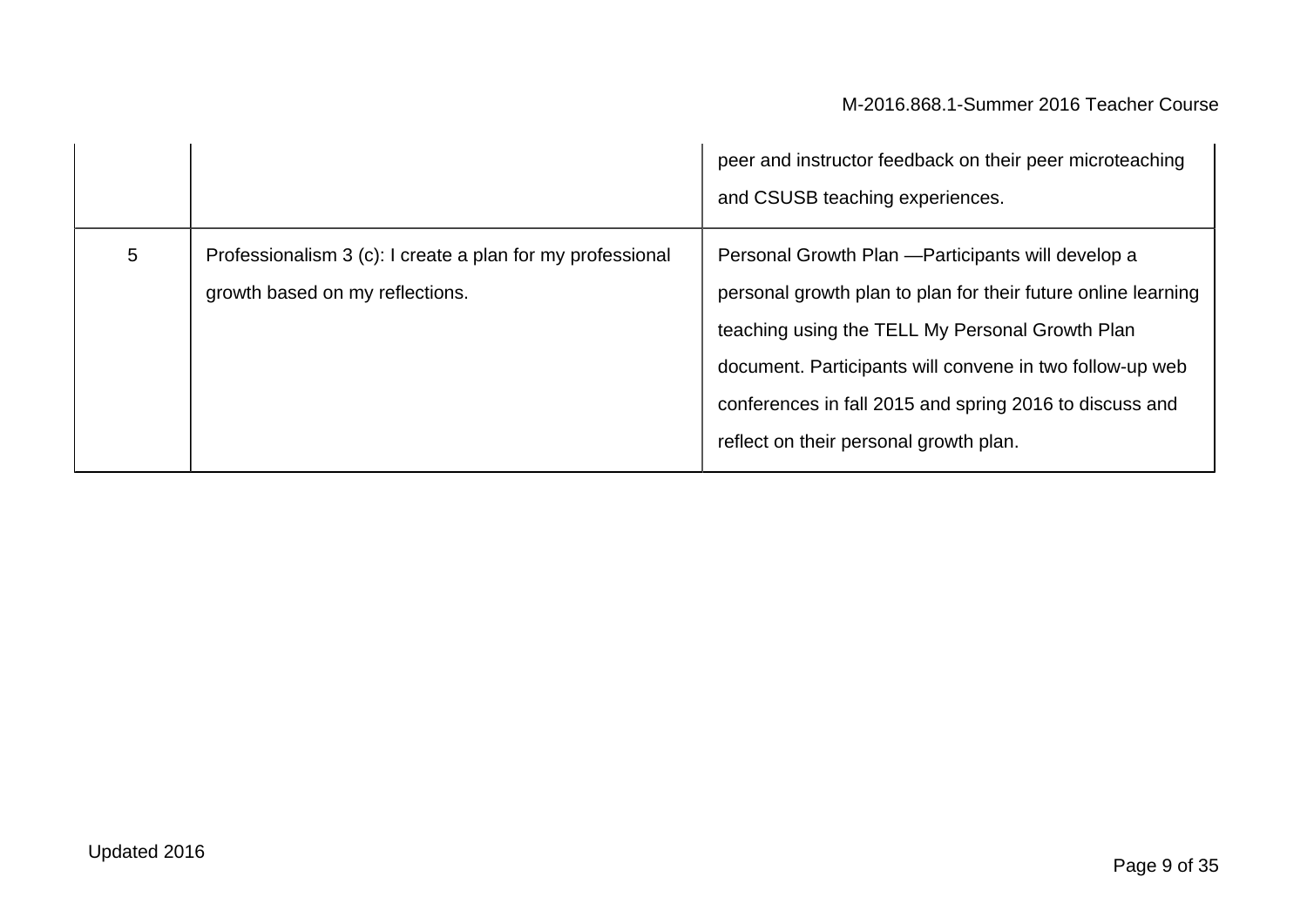## **STAGE 3: What will prepare learners to demonstrate what they can do with what they know?**

| <b>Learning Plan</b> |                                                                                                                                   |
|----------------------|-----------------------------------------------------------------------------------------------------------------------------------|
| No.                  | <b>TELL Criteria Statements</b>                                                                                                   |
|                      | The criteria statements that appear here were identified in Stage 1                                                               |
|                      | and should inform the development of the learning plan that follows                                                               |
| $\mathbf 1$          | Learning Tools 1 (a): I provide my students with comprehensible input through the use of a variety of digital and print<br>media. |
| 2                    | Learning Tools 1 (b): My students and I use realia, props, manipulatives and other resources to make input<br>comprehensible.     |
| 3                    | Learning Tools 1 (c): My students and I use classroom learning aids as tools to facilitate learning.                              |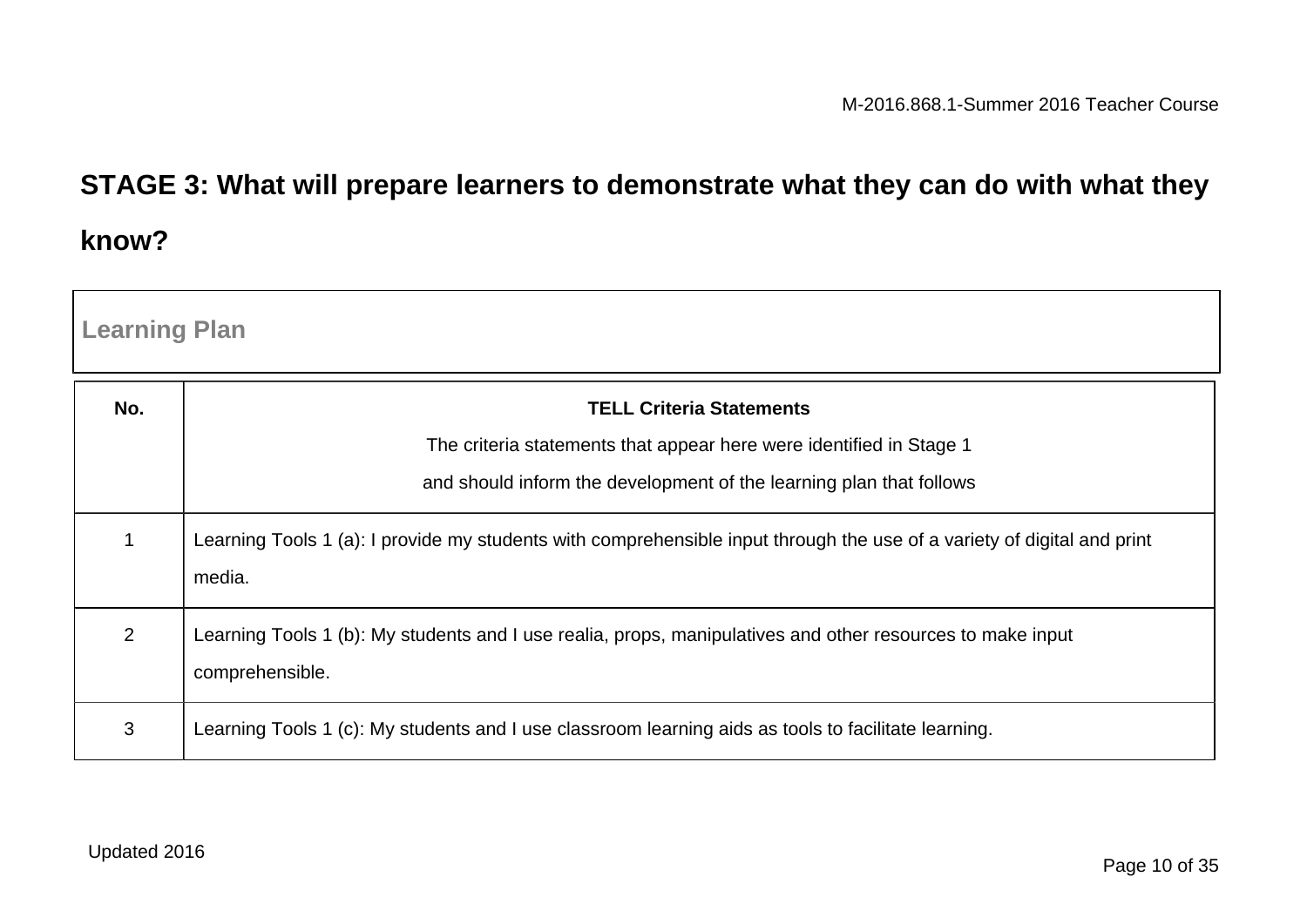| Professionalism 3 (a): I use processes that allow me to analyze and reflect on my current practice. |
|-----------------------------------------------------------------------------------------------------|
| Professionalism 3 (c): I create a plan for my professional growth based on my reflections.          |

| Day #                      | <b>Learning Targets</b>         | <b>Checking for Learning</b>       | <b>Instructional Resources</b> |
|----------------------------|---------------------------------|------------------------------------|--------------------------------|
| Each day should have       | Unpack the TELL Criteria into   | Describe how participants          | Identify the major resources   |
| multiple learning targets. | specific Can Do statements.     | will demonstrate what they         | participants will use to       |
| Use a separate row for     | The learning targets should     | can do with what they know         | work with the topics           |
| each learning target.      | capture the progression         | for each learning target.          | identified in column 2.        |
|                            | that will allow a participant   |                                    |                                |
|                            | to meet the learning goal       |                                    |                                |
|                            | expressed by the TELL Criteria. |                                    |                                |
| April-June 1               | I can perform basic website     | Working individually,              | <b>CLASSRoad-created basic</b> |
|                            | navigation (LT1c)               | participants will take a multiple- | website navigation quiz        |
|                            |                                 | choice pre-course assessment       |                                |
|                            |                                 | designed to identify participants  |                                |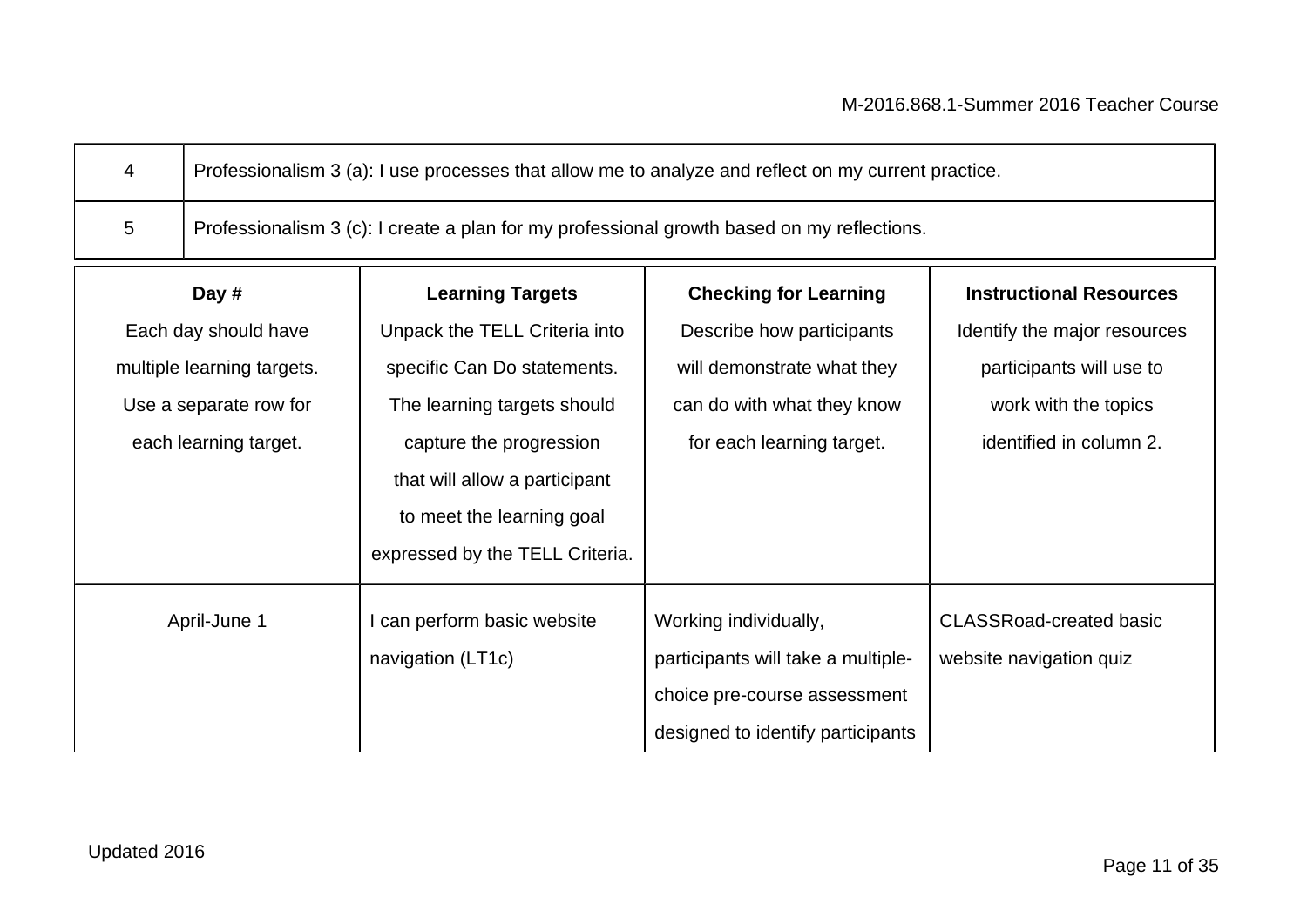|                  |                                                                                                                         | possessing the requisite basic<br>web skills to be successful in<br>this program.                                                                                                                                                                                                  |                                                                                 |
|------------------|-------------------------------------------------------------------------------------------------------------------------|------------------------------------------------------------------------------------------------------------------------------------------------------------------------------------------------------------------------------------------------------------------------------------|---------------------------------------------------------------------------------|
| April-June 1     | I can verify I have the<br>necessary equipment, schedule<br>and mindset to participate fully<br>in this program. (LT1c) | Working individually,<br>participants will complete a<br>"Conditions of Participation"<br>agreement document<br>that stipulates technology<br>requirements, time commitment<br>and near future application of<br>course skills and knowledge to<br>an online teaching environment. | <b>CLASSRoad-created</b><br>"Conditions of Participation"<br>agreement document |
| <b>June 6-11</b> | I can use the online learning<br>platform to introduce myself                                                           | Participants will engage and<br>connect with course colleagues                                                                                                                                                                                                                     | <b>Moodle Discussion Thread</b><br>3-2-1 Ice Breaker Activity                   |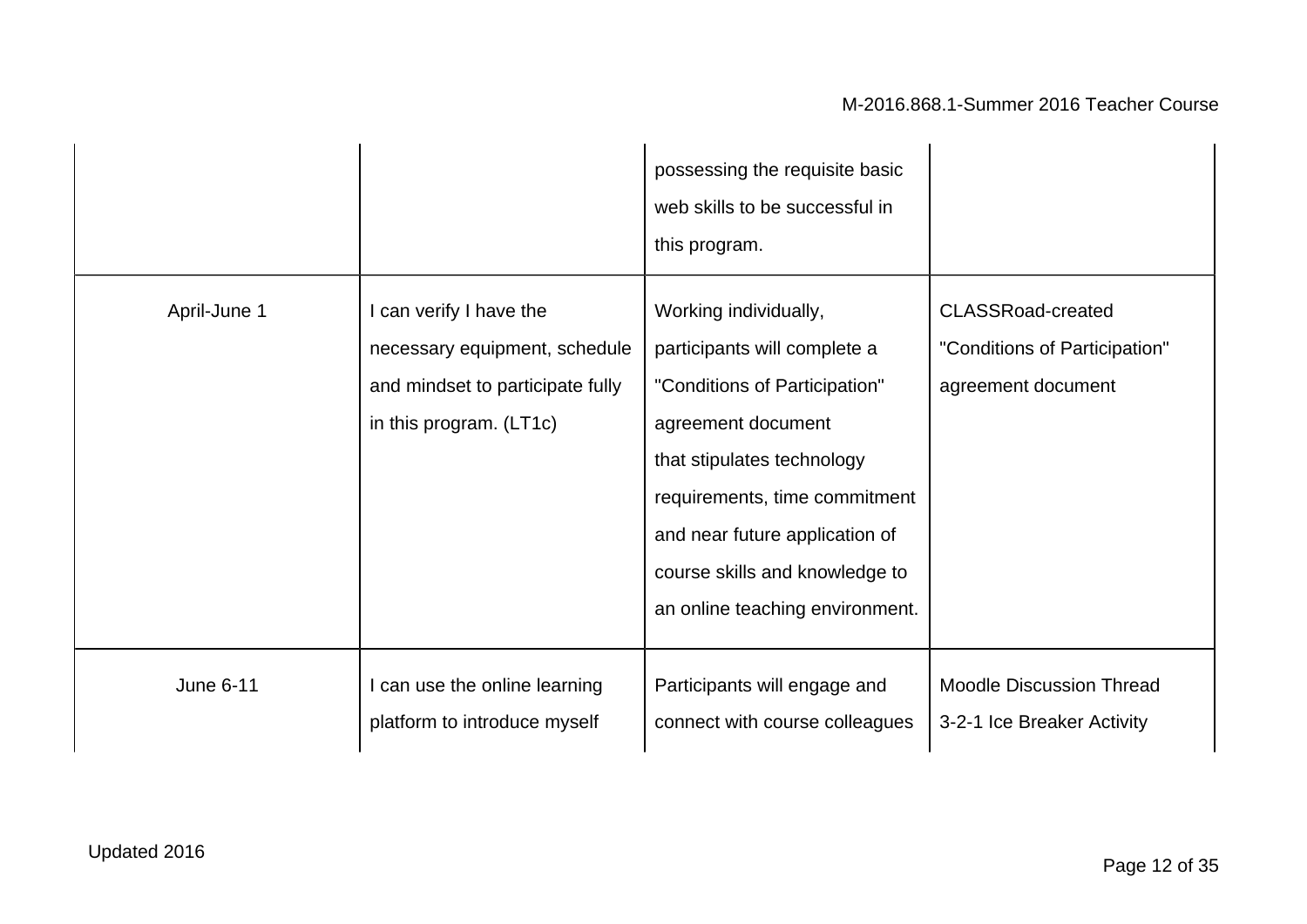|                  | and meet my colleagues and<br>course staff. (LT1c)                                                        | in an online discussion thread,<br>practicing the behaviors<br>they will model for their<br>language students. This activity<br>supports the Communities and<br><b>Communication Standards.</b>                                                                       |                                                       |
|------------------|-----------------------------------------------------------------------------------------------------------|-----------------------------------------------------------------------------------------------------------------------------------------------------------------------------------------------------------------------------------------------------------------------|-------------------------------------------------------|
| <b>June 6-11</b> | I can describe my teaching<br>and technology experiences<br>for language learning and<br>teaching. (PR3a) | Participants will complete<br>a background survey on<br>language teaching, technology<br>experiences, and current<br>location. Program facilitators<br>will use this information<br>to group participants<br>heterogeneously for small and<br>large group activities. | <b>CLASSRoad-created teacher</b><br>background survey |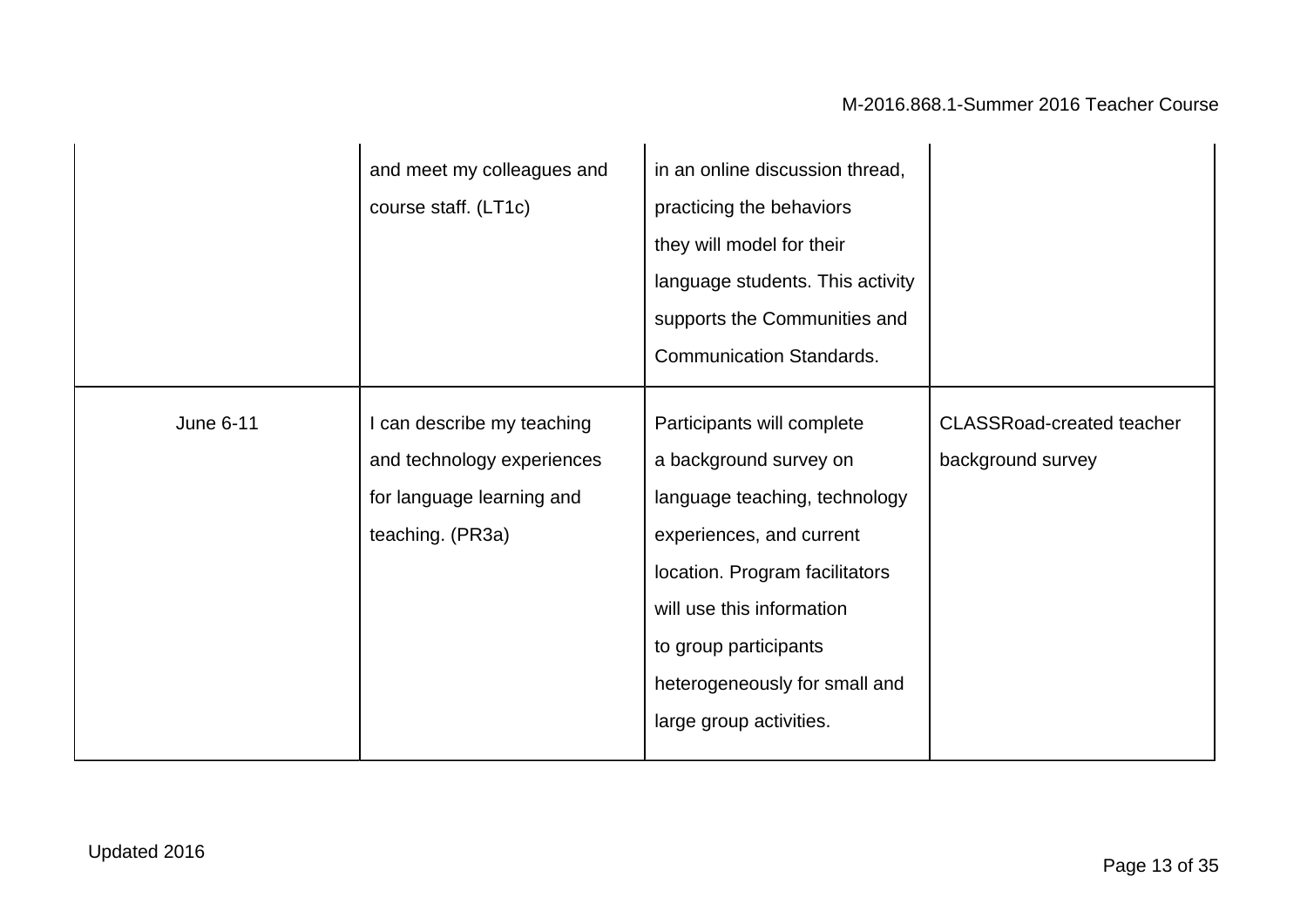| <b>June 6-11</b> | can identify the three main<br>growth mindset attributes and<br>the three TELL core beliefs that<br>are integral to this program.<br>(PR3a)                                                                            | Participants will view and<br>discuss recorded videos to<br>understand and identify Growth<br>Mindset and TELL principles,<br>domains, criteria, tools &<br>resources. | <b>TELL Framework Video</b><br>segments on growth mindset,<br>TELL Principles, domains,<br>criteria, tools & resources.<br><b>Moderated Moodle Discussion</b><br>Forum Quiz on Growth Mindset<br>attributes and TELL core beliefs                        |
|------------------|------------------------------------------------------------------------------------------------------------------------------------------------------------------------------------------------------------------------|------------------------------------------------------------------------------------------------------------------------------------------------------------------------|----------------------------------------------------------------------------------------------------------------------------------------------------------------------------------------------------------------------------------------------------------|
| <b>June 6-11</b> | can recognize the TELL<br>Learning Tools 1a-c criteria and<br>the TELL Professionalism PR3<br>a and c criteria that will guide<br>my individual and collaborative<br>work in this program. (LT1a-c)<br>and PR3a and c) | Working individually,<br>participants will complete the<br>self-assessment for TELL<br>Learning Tools 1 a-c and<br>Professionalism a and c.                            | <b>TELL Learning Tools Self-</b><br>Assessment for LT1 a-c<br>http://www.tellproject.org/wp-<br>content/uploads/2014/05/<br>TELL_SelfAssessment_LT.pdf<br><b>TELL Professionalism Self-</b><br>Assessment for PR3 a and<br>c http://www.tellproject.org/ |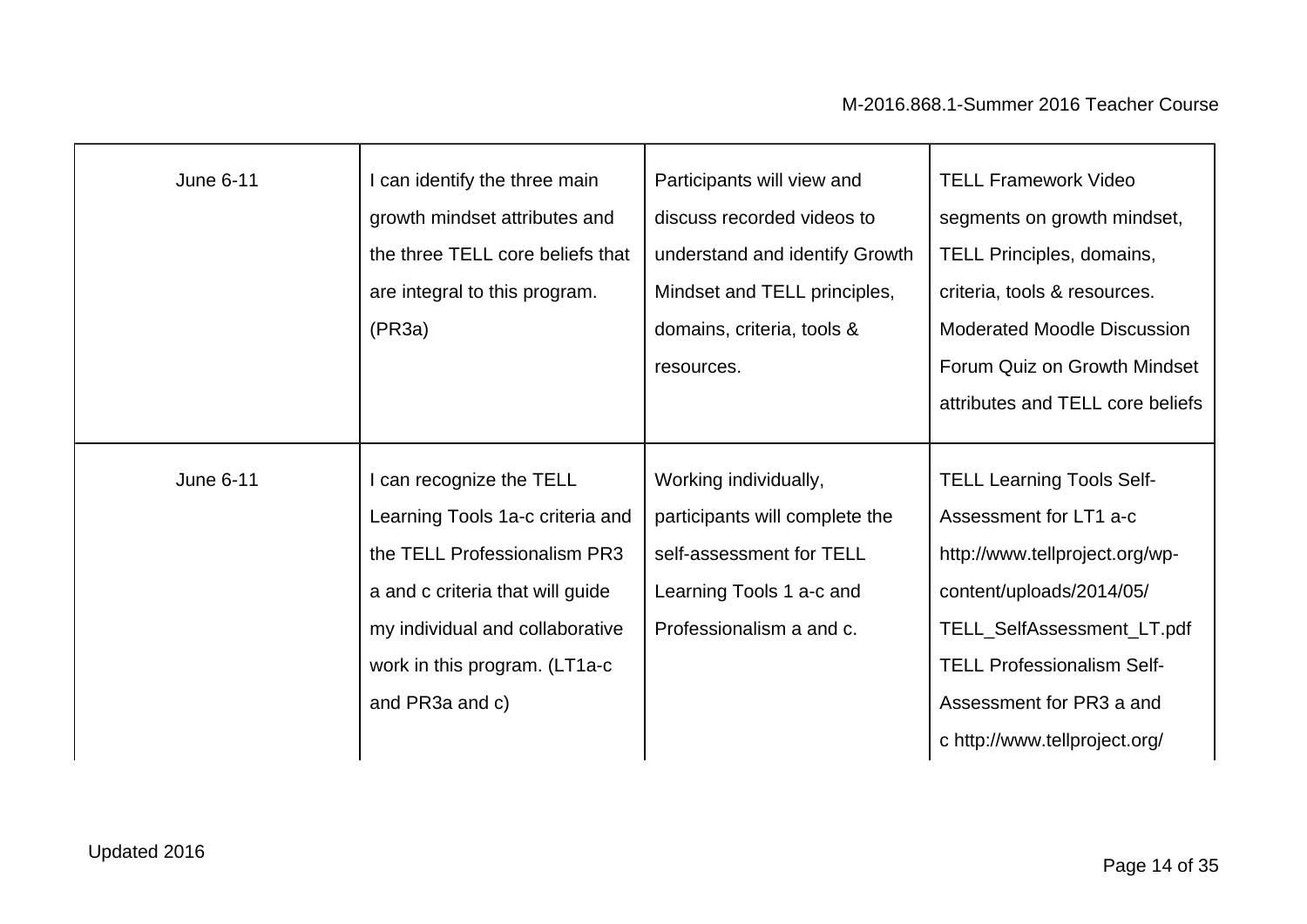|                  |                                                                                                               |                                                                                                                                                     | wp-content/uploads/2014/05/<br>TELL_SelfAssessment_PR.pdf                                                                                                                                                                                      |
|------------------|---------------------------------------------------------------------------------------------------------------|-----------------------------------------------------------------------------------------------------------------------------------------------------|------------------------------------------------------------------------------------------------------------------------------------------------------------------------------------------------------------------------------------------------|
| <b>June 6-11</b> | I can participate via video,<br>audio and text in program web<br>conferences and platforms.<br>(PR3a)         | Working individually,<br>participants install all necessary<br>plug-ins for required course<br>technologies.                                        | Moodle module with text and<br>video how-tos, checklists,<br>glossaries. Online tech support                                                                                                                                                   |
| June 12          | I can identify the course<br>learning targets, learning<br>experiences and instructional<br>resources. (PR3a) | Participants will engage in<br>real-time checks for learning<br>on course learning targets,<br>learning experiences and<br>instructional resources. | Welcome web conference<br>to introduce course<br>learning targets, learning<br>experiences and instructional<br>resources, specifically: course<br>requirements and assignments,<br>web conference topics, dates<br>and times, how to navigate |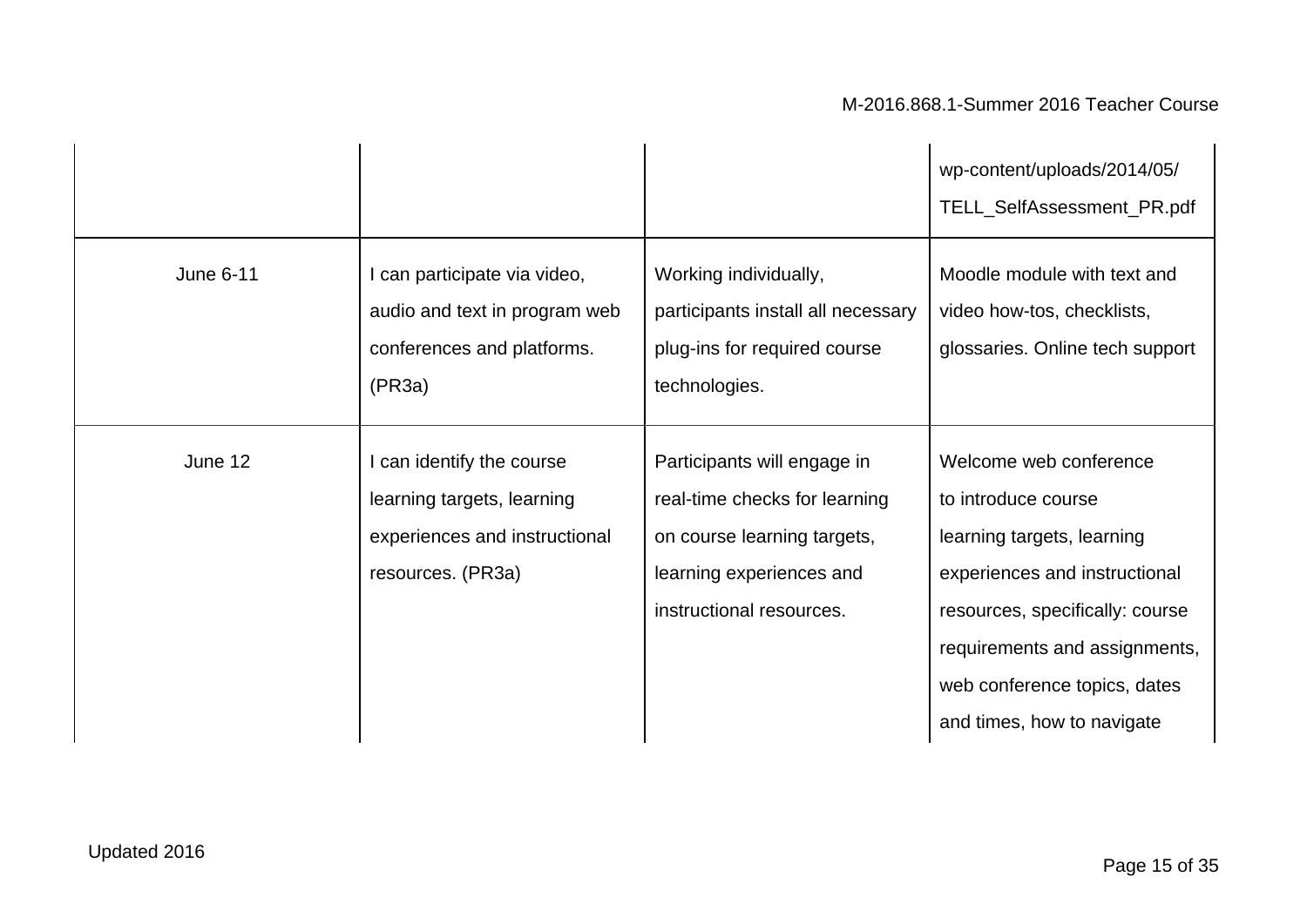|            |                               |                                | the course LMS and web                 |
|------------|-------------------------------|--------------------------------|----------------------------------------|
|            |                               |                                | conferencing system, and who           |
|            |                               |                                | and how to contact for technical       |
|            |                               |                                | and pedagogical questions.             |
|            |                               |                                | Variety of polling quizzes in          |
|            |                               |                                | Adobe Connect.                         |
|            |                               |                                |                                        |
| June 13-15 | I can identify strategies     | Participants will make a       | Selected questions from                |
|            | that provide learners with    | connection between what they   | Using the Target Language              |
|            | comprehensible input and keep | learned and observed and their | & Providing Comprehensible             |
|            | 90% or more of instructional  | own future online classroom    | <b>Input Processing Guide</b>          |
|            | time in the target language.  | experiences, sharing these     | http://www.tellproject.org/wp-         |
|            | $(LT1a-c)$                    | connections with their peers.  | content/uploads/2016/03/               |
|            |                               | Participants will assess their | AdvanceLearning_TargetLanguage_Process |
|            |                               | understandings via a quiz      | Using the Target Language              |
|            |                               |                                | & Providing Comprehensible             |
|            |                               |                                | Input Overview by                      |
|            |                               |                                |                                        |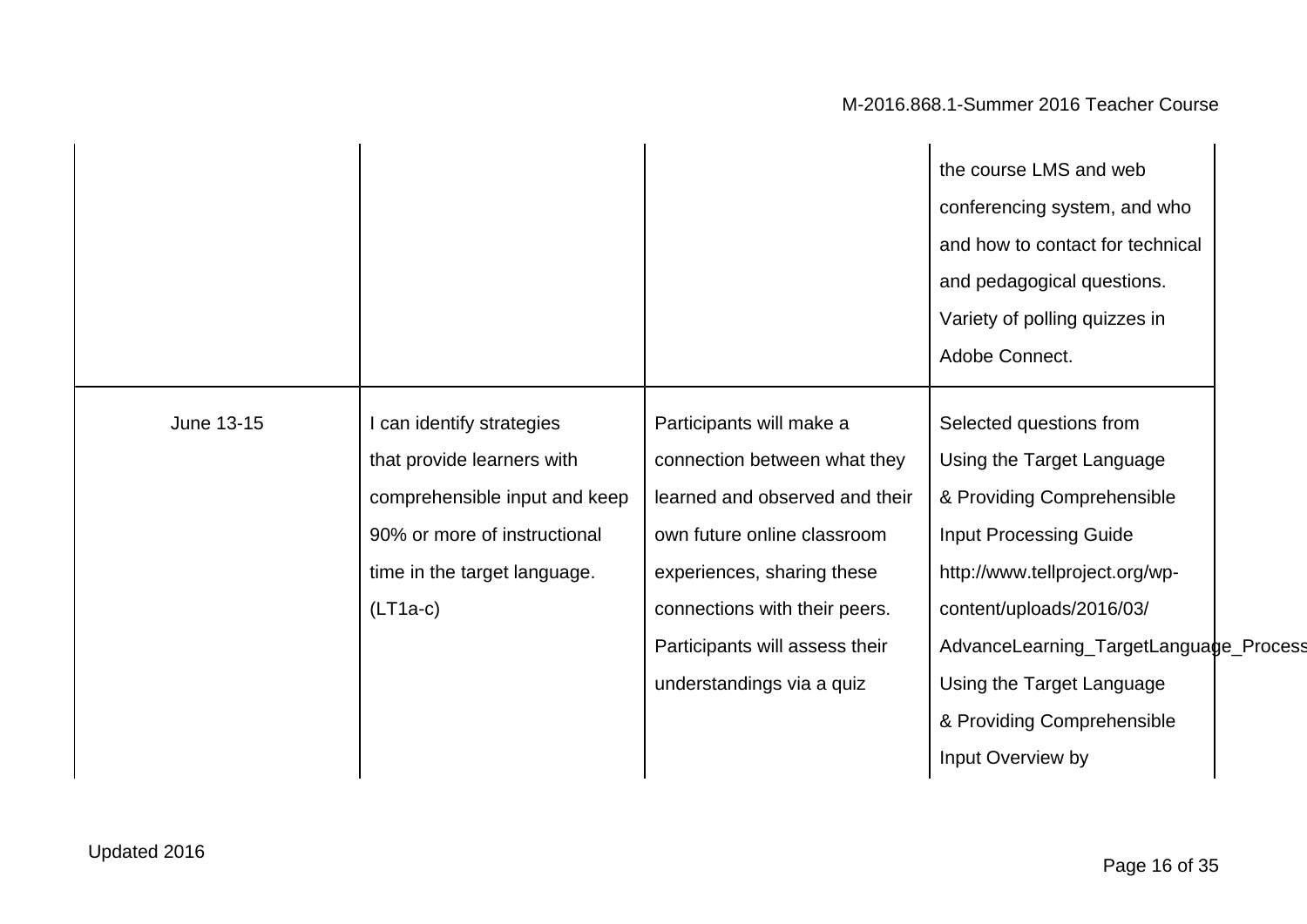| that incorporates annotated | Helena Curtain http://                  |  |
|-----------------------------|-----------------------------------------|--|
| feedback                    | www.tellproject.org/wp-                 |  |
|                             | content/uploads/2016/03/                |  |
|                             | AdvanceLearning_TargetLanguage_Overvie  |  |
|                             | Using the Target Language               |  |
|                             | & Providing Comprehensible              |  |
|                             | Input Infographic http://               |  |
|                             | www.tellproject.org/wp-                 |  |
|                             | content/uploads/2016/03/                |  |
|                             | AdvanceLearning_TargetLanguage_Infograp |  |
|                             | <b>Segments from Making</b>             |  |
|                             | Meaning in the Immersion                |  |
|                             | Classroom: Oral                         |  |
|                             | Communication: https://                 |  |
|                             | startalk.umd.edu/public/videos/         |  |
|                             | MakingMeaningInTheImmersion¢lassroom?   |  |
|                             | st=1 Using the Target                   |  |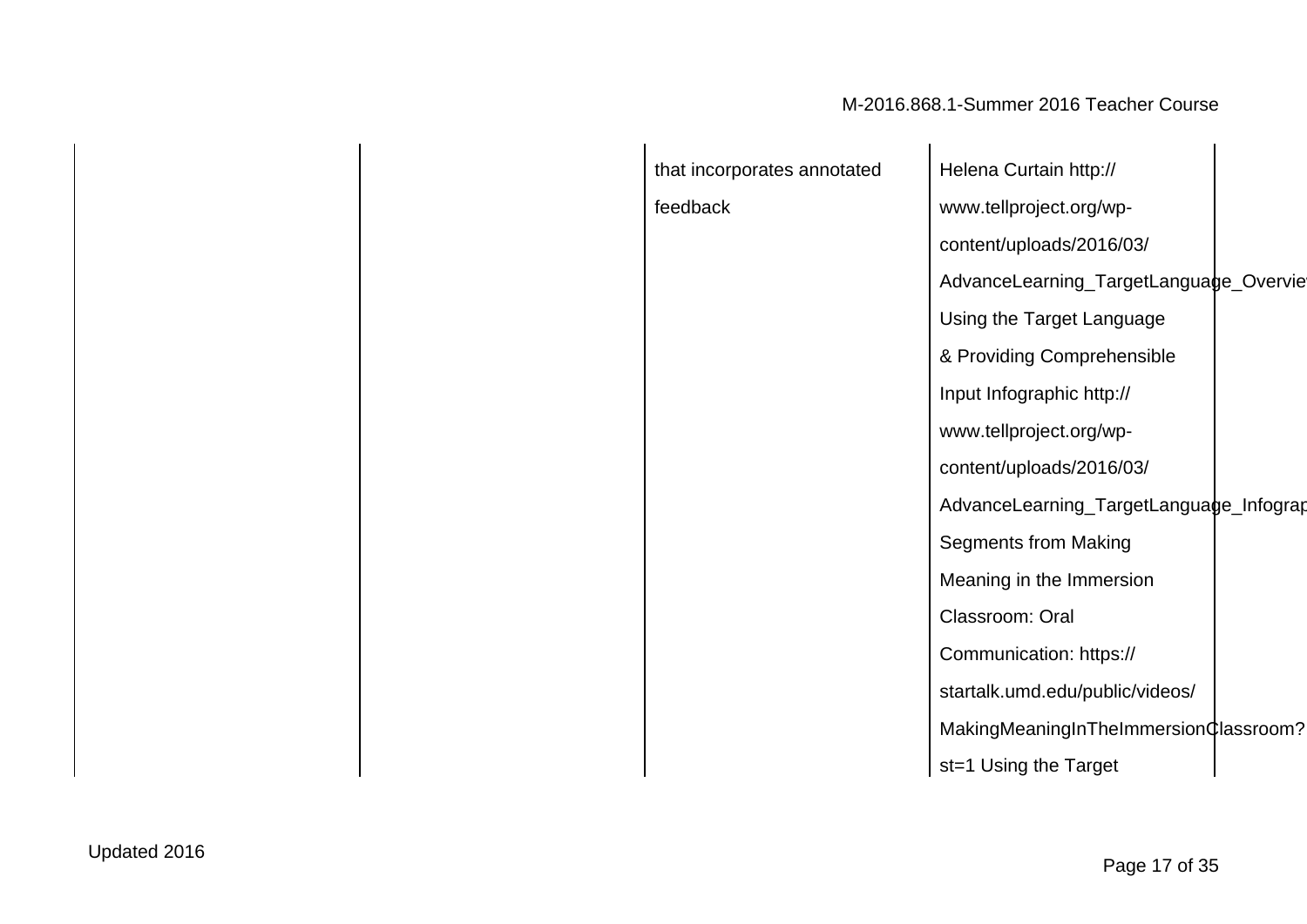|            |                               |                               | Language & Providing                  |
|------------|-------------------------------|-------------------------------|---------------------------------------|
|            |                               |                               | Comprehensible Input                  |
|            |                               |                               | Feedback Form http://                 |
|            |                               |                               | www.tellproject.org/wp-               |
|            |                               |                               | content/uploads/2016/03/              |
|            |                               |                               | AdvanceLearning_TargetLanguage_Feedba |
|            |                               |                               | <b>Moderated Moodle Forum</b>         |
|            |                               |                               | Comprehensible Input Quiz             |
|            |                               |                               |                                       |
| June 13-15 | I can identify strategies     | Working in groups and using   | Making Meaning in the                 |
|            | that provide learners with    | the Using the Target Language | Immersion Classroom:                  |
|            | comprehensible input and keep | & Providing Comprehensible    | <b>Oral Communication:</b>            |
|            | 90% or more of instructional  | Input Feedback Form, teachers | Input 5 video: https://               |
|            | time in the target language.  | will compare observations of  | startalk.umd.edu/public/videos/       |
|            | $(LT1a-c)$                    | the strategies they noted in  | MakingMeaningInTheImmersionClassroom? |
|            |                               |                               | st=1 Using the Target                 |
|            |                               |                               | Language & Providing                  |
|            |                               |                               |                                       |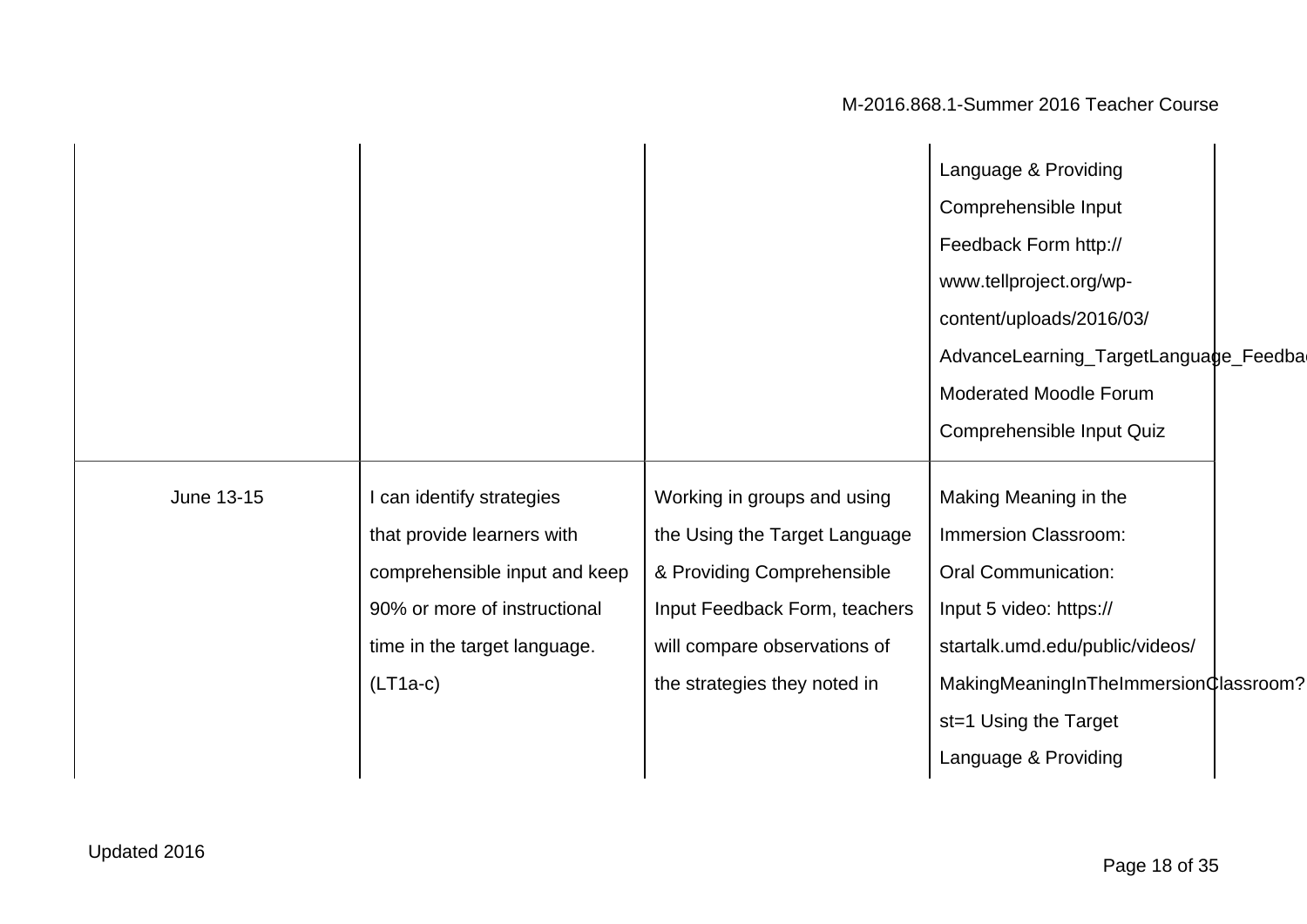|            |                               | a recorded CI demonstration       | Comprehensible Input                  |
|------------|-------------------------------|-----------------------------------|---------------------------------------|
|            |                               | lesson.                           | Feedback Form http://                 |
|            |                               |                                   | www.tellproject.org/wp-               |
|            |                               |                                   | content/uploads/2016/03/              |
|            |                               |                                   | AdvanceLearning_TargetLanguage_Feedba |
|            |                               |                                   | Moderated Moodle discussion           |
|            |                               |                                   | forum                                 |
|            |                               |                                   |                                       |
| June 13-15 | I can identify strategies     | Working in groups, participants   | Moderated Moodle discussion           |
|            | that provide learners with    | will share CI strategies they     | forum. Language specialists'          |
|            | comprehensible input and keep | observed in the Startalk videos   | online office hours via Google        |
|            | 90% or more of instructional  | which they think they could       | Hangouts                              |
|            | time in the target language.  | use in synchronous online         |                                       |
|            | $(LT1a-c)$                    | environments. Beginning this      |                                       |
|            |                               | week and continuing throughout    |                                       |
|            |                               | the program, participants will be |                                       |
|            |                               | able to connect online with our   |                                       |
|            |                               |                                   |                                       |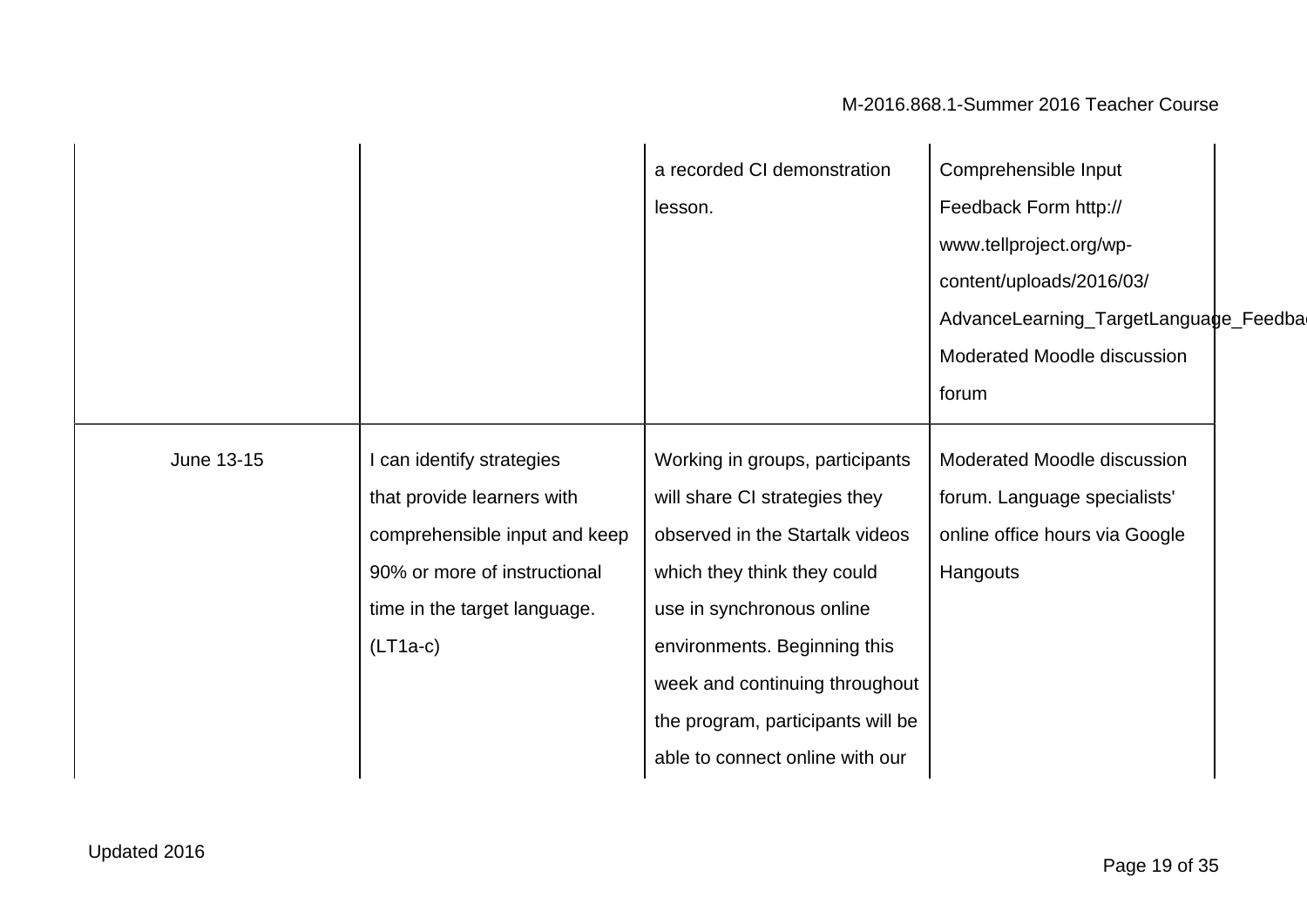|            |                                                                                                                                                                                                                   | Arabic, Chinese and Persian<br>language specialists to ask<br>questions regarding course<br>content and requirements and<br>get feedback on their work.                                   |                                                                                                                                                                                                                            |
|------------|-------------------------------------------------------------------------------------------------------------------------------------------------------------------------------------------------------------------|-------------------------------------------------------------------------------------------------------------------------------------------------------------------------------------------|----------------------------------------------------------------------------------------------------------------------------------------------------------------------------------------------------------------------------|
| June 16-18 | I can identify strategies<br>that provide learners with<br>comprehensible input, keep<br>90% or more of instructional<br>time in the target language and<br>address the three modes of<br>communication. (LT1a-c) | Participants will explore and<br>evaluate strategies for using<br>visuals to interpret, negotiate<br>and make meaning as learners<br>consider the messages and<br>stories told by images. | Web Conference with Laura<br>Terrill "The Power of the Image"<br><b>World Readiness Standards</b><br>for Learning Languages http://<br>www.actfl.org/publications/all/<br>world-readiness-standards-<br>learning-languages |
| June 16-18 | I can identify strategies<br>that provide learners with                                                                                                                                                           | Working in groups, teachers<br>will list the strategies that make                                                                                                                         | Lily Bueno - Portuguese<br>Language Learning 101 https://                                                                                                                                                                  |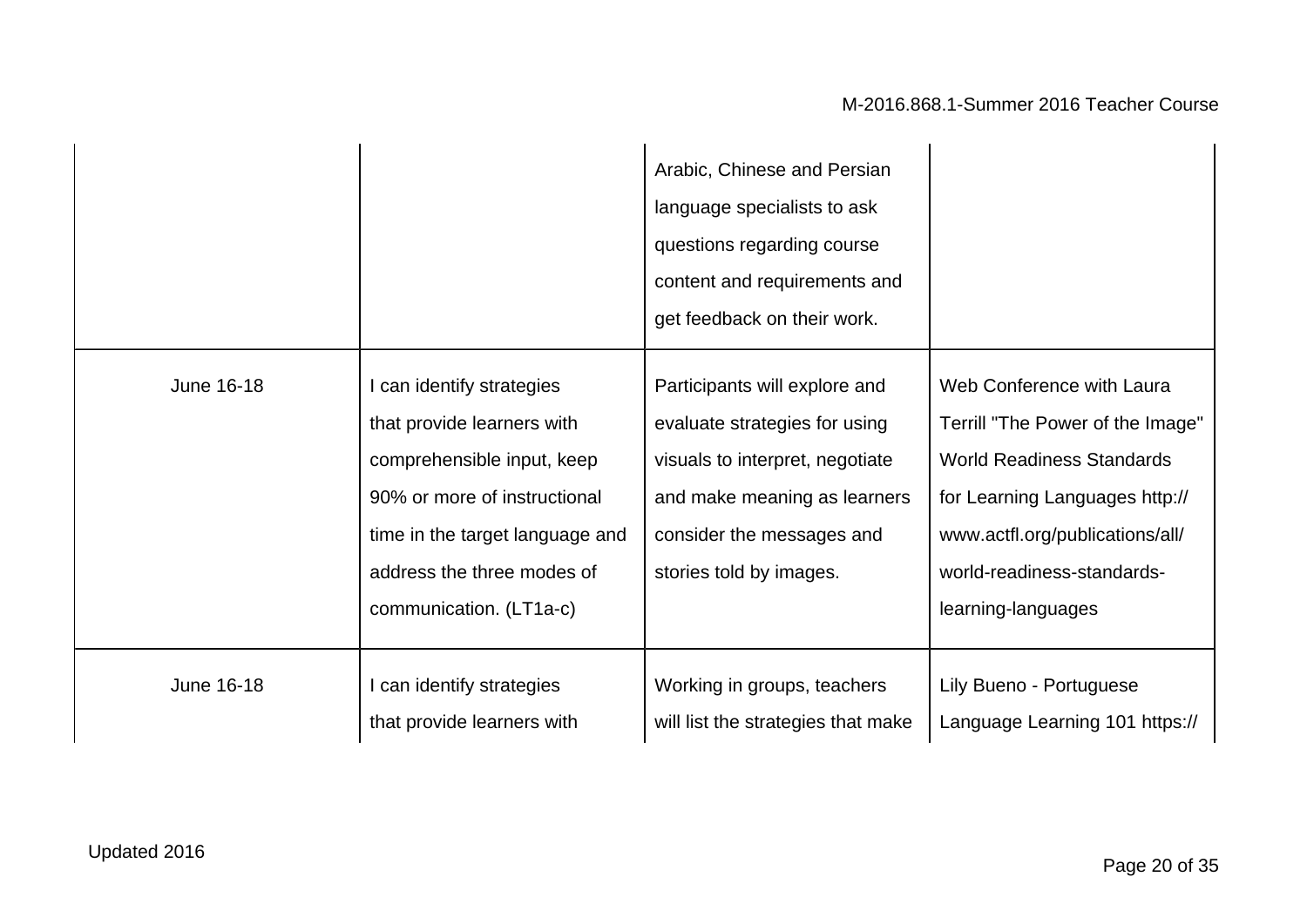|            | comprehensible input and keep<br>90% or more of instructional<br>time in the target language.<br>$(LT1a-c)$ | use of visuals and props that<br>they observe in a recorded CI<br>demonstration lesson. | startalk.umd.edu/public/videos/<br>bueno_portuguese101?st=1<br>Padlet |
|------------|-------------------------------------------------------------------------------------------------------------|-----------------------------------------------------------------------------------------|-----------------------------------------------------------------------|
|            |                                                                                                             |                                                                                         |                                                                       |
| June 16-18 | I can backwards design a                                                                                    | Participants will explore                                                               | NCSSFL-ACTFL Can-                                                     |
|            | student learning plan from                                                                                  | the NCSSFL-ACTFL Can-                                                                   | Do Benchmarks World                                                   |
|            | an existing lesson that uses                                                                                | Do Benchmarks to identify                                                               | <b>Readiness Standards for</b>                                        |
|            | digital media, props and                                                                                    | novice and intermediate                                                                 | Learning Languages http://                                            |
|            | learning aids to help learners                                                                              | levels and sublevels across                                                             | www.actfl.org/publications/all/                                       |
|            | access language, culture and                                                                                | the communication modes.                                                                | world-readiness-standards-                                            |
|            | content to meet performance                                                                                 | Participants will identify the                                                          | learning-languages Startalk                                           |
|            | objectives. (LT1)                                                                                           | NCSSFL-ACTFL Can Do                                                                     | <b>Annotated Student Learning</b>                                     |
|            |                                                                                                             | Statements that apply for Lily                                                          | Plan Lily Bueno - Portuguese                                          |
|            |                                                                                                             | Bueno's "students" proficiency                                                          | Language Learning 101 https://                                        |
|            |                                                                                                             | levels. Participants will identify                                                      | startalk.umd.edu/public/videos/                                       |
|            |                                                                                                             | the Standards addressed in                                                              | bueno_portuguese101?st=1                                              |
|            |                                                                                                             |                                                                                         |                                                                       |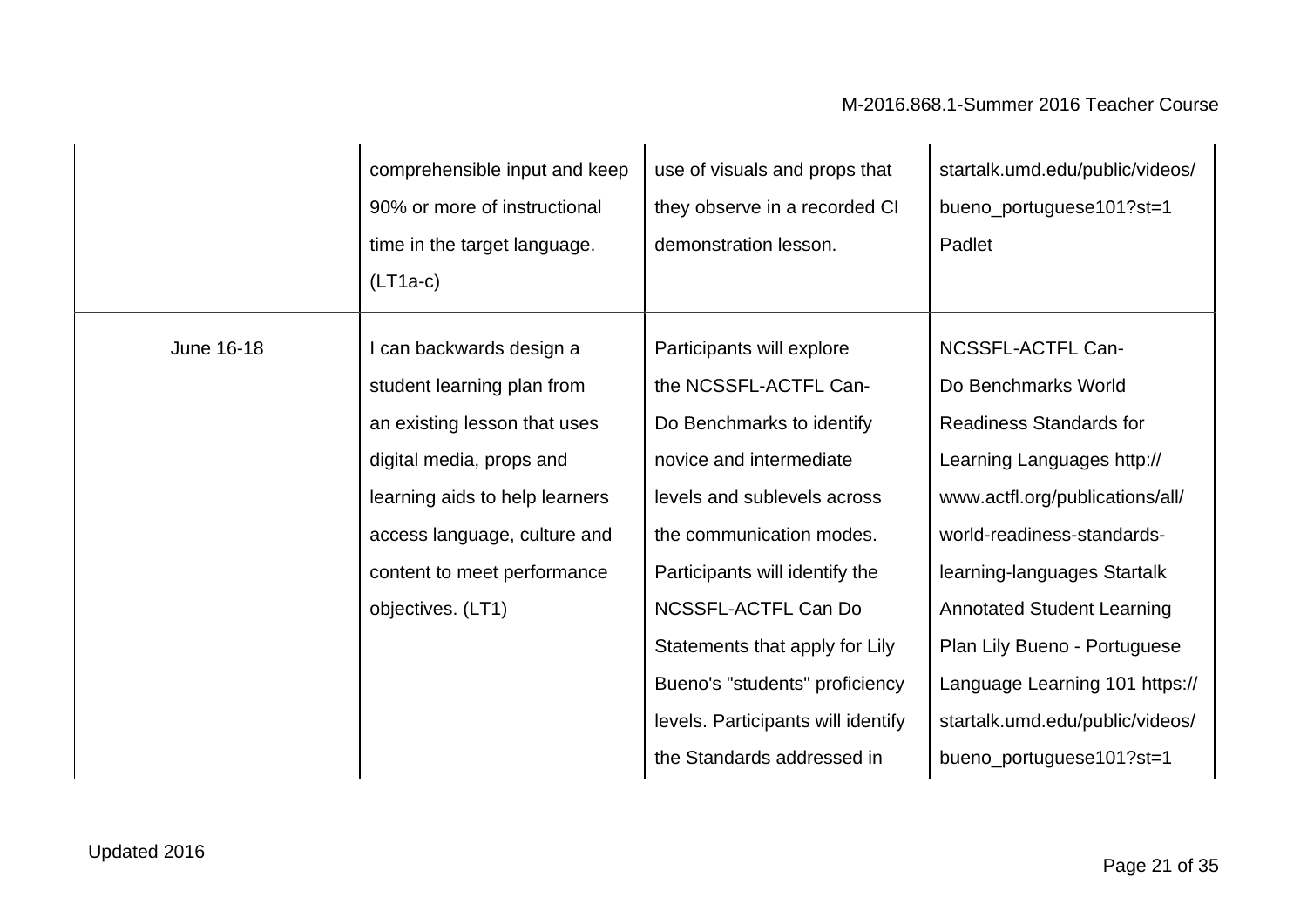|            |                                 | Lily Bueno's learning episode    | <b>Moderated Moodle Forum</b>    |
|------------|---------------------------------|----------------------------------|----------------------------------|
|            |                                 | Participants will create a       | Language specialists' online     |
|            |                                 | learning plan of Lily Bueno's    | office hours                     |
|            |                                 | Portuguese Language Learning     |                                  |
|            |                                 | 101 video demonstration. In      |                                  |
|            |                                 | groups, they will each share     |                                  |
|            |                                 | and discuss an aspect of their   |                                  |
|            |                                 | learning plan.                   |                                  |
| June 20-22 | can explain how to use          | Participants will post questions | <b>Moderated Moodle Forum</b>    |
|            | images to provide students      | on the use of digital media      | Short video and text responses   |
|            | access to language, culture and | to address the 3 modes of        | by Laura Terrill Language        |
|            | content to meet performance     | communication, culture and       | specialists' online office hours |
|            | objectives. (LT1)               | student performance levels.      |                                  |
|            |                                 |                                  |                                  |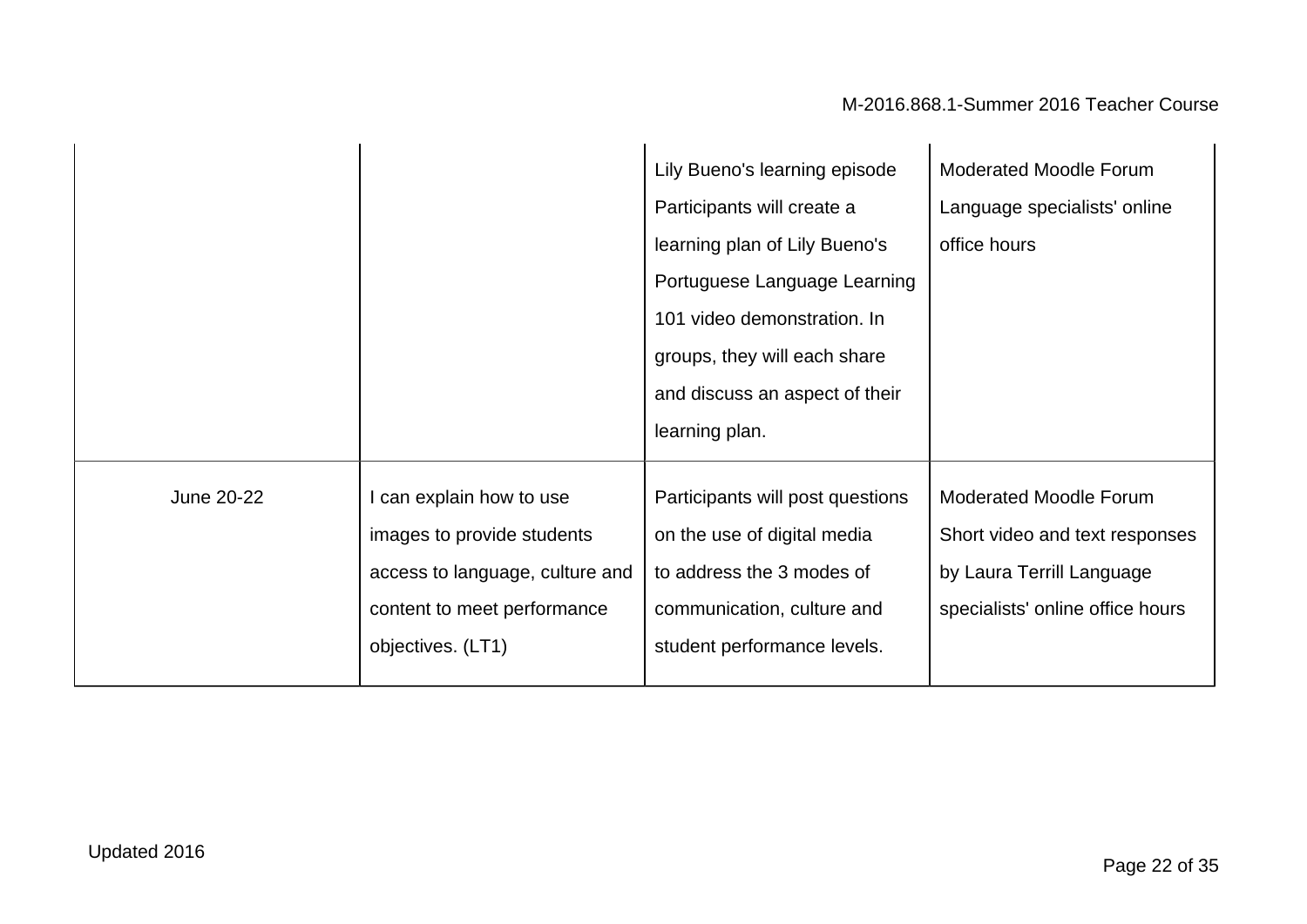| <b>June 20-22</b> | I can effectively use realia,<br>props, and digital media in<br>synchronous, online instruction<br>to facilitate comprehensible<br>input.                                             | Participants will identify the<br>techniques for effectively<br>integrating realia, props, and<br>digital media as demonstrated<br>in a recorded demonstration. | Choosing and using digital<br>media for meaningful<br>synchronous instruction<br>(Instructional Video) Realia and<br>Props: How to bring life to your<br>synchronous, online lesson<br>(Instructional Video) Online quiz                 |
|-------------------|---------------------------------------------------------------------------------------------------------------------------------------------------------------------------------------|-----------------------------------------------------------------------------------------------------------------------------------------------------------------|------------------------------------------------------------------------------------------------------------------------------------------------------------------------------------------------------------------------------------------|
| June 20-22        | I can plan a short learning<br>episode that uses digital<br>resources and realia to help<br>learners access language,<br>culture and content to meet<br>performance objectives. (LT1) | Participants will create a short<br>learning episode they will<br>deliver to a cross-language<br>peer.                                                          | Cross-language peer<br>microteaching activity sign-<br>up sheet NCSSFL-ACTFL<br>Can-Do Benchmarks World<br><b>Readiness Standards for</b><br>Learning Languages http://<br>www.actfl.org/publications/all/<br>world-readiness-standards- |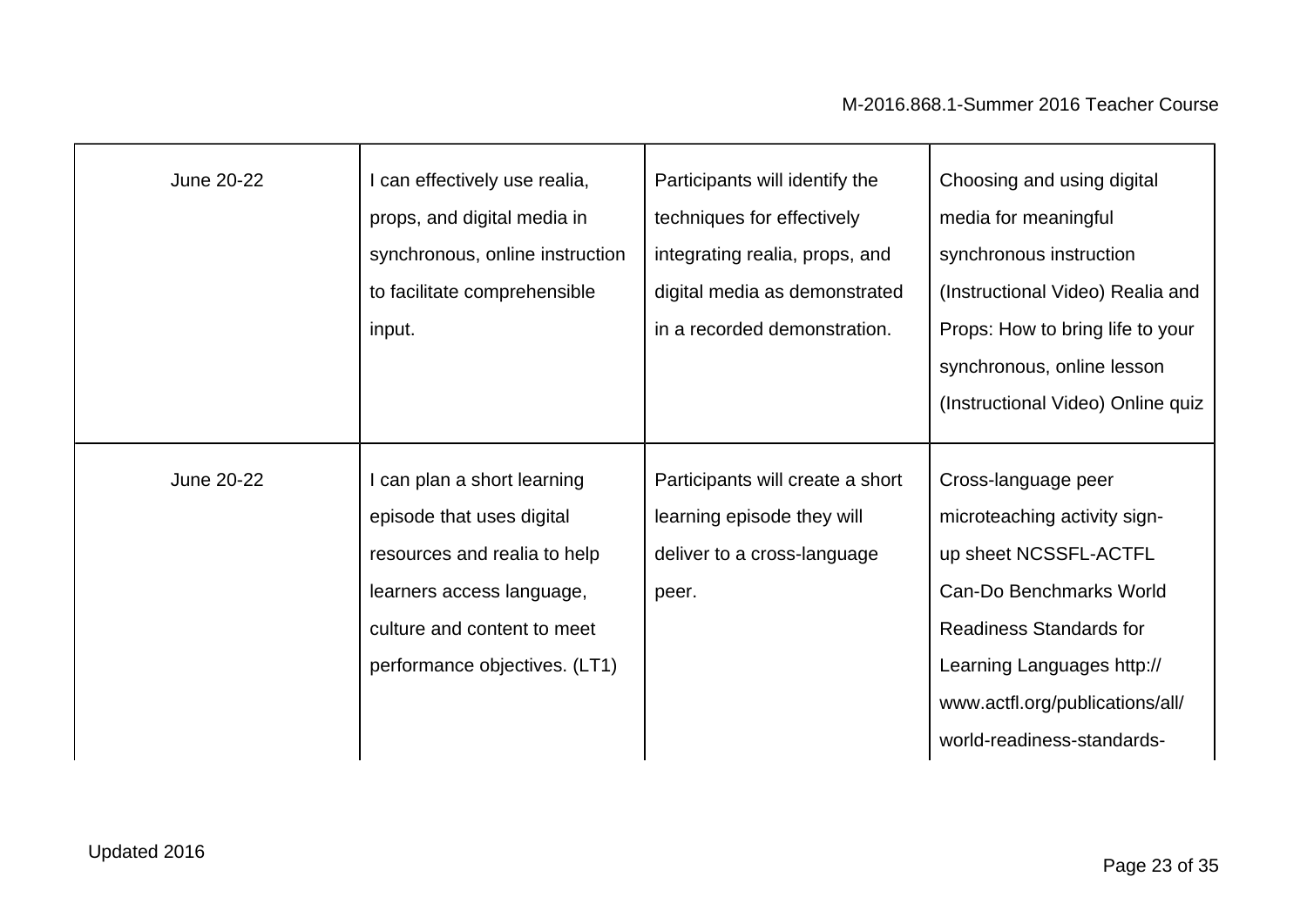|         |                                |                                   | learning-languages TELL                 |  |
|---------|--------------------------------|-----------------------------------|-----------------------------------------|--|
|         |                                |                                   | Learning Tools LT1 http://              |  |
|         |                                |                                   | www.tellproject.org/wp-                 |  |
|         |                                |                                   | content/uploads/2014/05/                |  |
|         |                                |                                   | TELL_Framework_LT.pdf                   |  |
|         |                                |                                   | <b>Startalk Annotated Student</b>       |  |
|         |                                |                                   | Learning Plan                           |  |
|         |                                |                                   |                                         |  |
| June 23 | I can identify descriptive and | Through synchronous               | Web conference with Professor           |  |
|         | effective peer and student     | discussions and formative         | Andrea Guillaume on effective           |  |
|         | feedback that advances         | checks for learning, participants | peer and student feedback               |  |
|         | learning. (PR3a)               | will make connections between     | and growth mindset. Checking            |  |
|         |                                | <b>Growth Mindset and TELL</b>    | for Understanding Overview              |  |
|         |                                | principles, domains and criteria. | by Helena Curtain http://               |  |
|         |                                |                                   | www.tellproject.org/wp-                 |  |
|         |                                |                                   | content/uploads/2015/05/                |  |
|         |                                |                                   | AdvanceLearning_CheckingForUnderstandir |  |
|         |                                |                                   |                                         |  |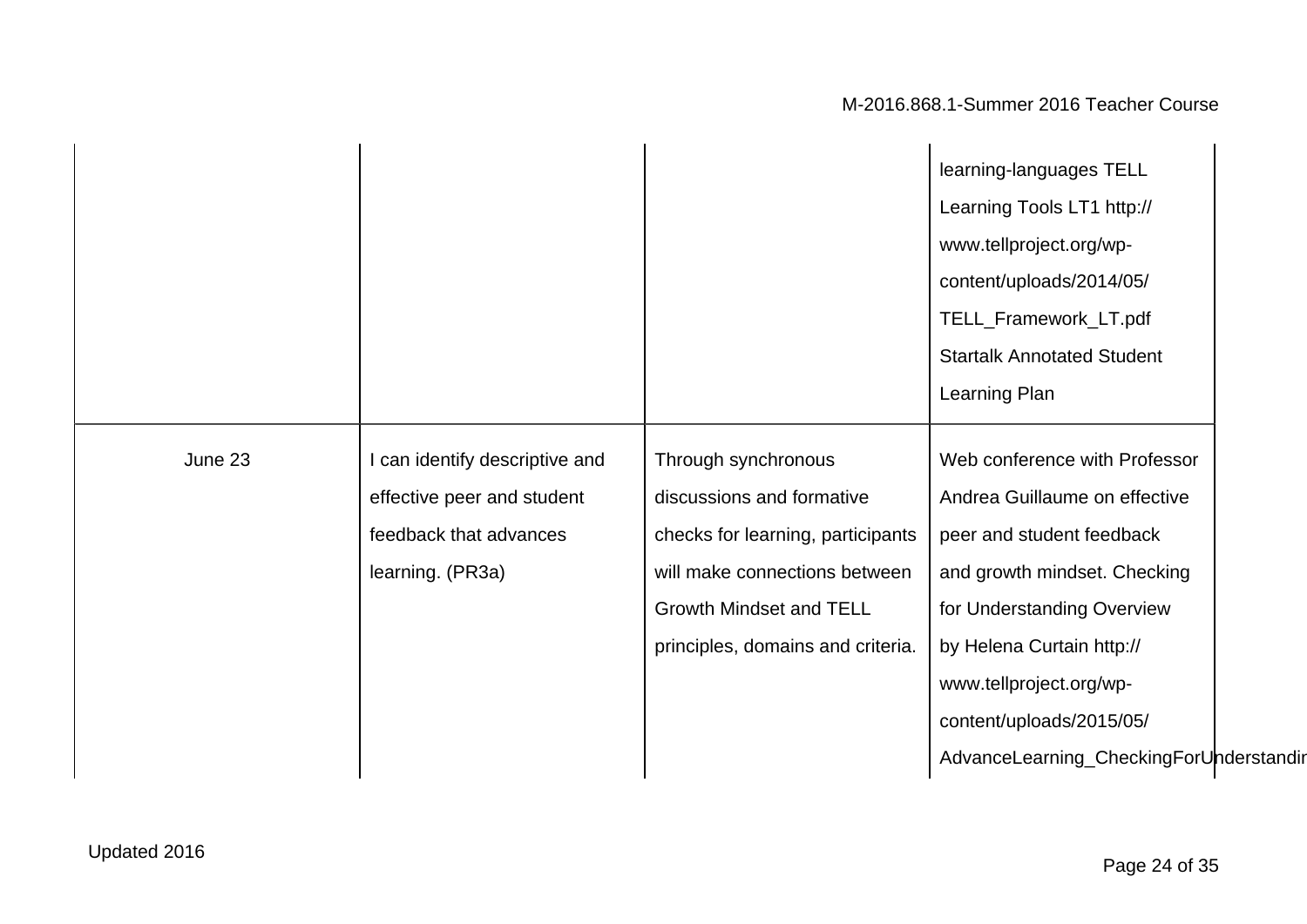|            |                                |                            | <b>Checking for Understanding</b>       |  |
|------------|--------------------------------|----------------------------|-----------------------------------------|--|
|            |                                |                            | Infographic http://                     |  |
|            |                                |                            | www.tellproject.org/wp-                 |  |
|            |                                |                            | content/uploads/2015/05/                |  |
|            |                                |                            | AdvanceLearning_CheckingForUnderstandir |  |
|            |                                |                            | <b>Checking for Understanding</b>       |  |
|            |                                |                            | video https://                          |  |
|            |                                |                            | www.youtube.com/watch?                  |  |
|            |                                |                            | v=Ljqm00HvNiU&feature=youtu.be          |  |
|            |                                |                            | Growth Mindset video: https://          |  |
|            |                                |                            | www.youtube.com/watch?                  |  |
|            |                                |                            | v=arCdzdBhCcc#t=79                      |  |
|            |                                |                            |                                         |  |
| June 24-25 | I can use a variety of digital | Participants will teach a  | <b>Startalk Annotated Student</b>       |  |
|            | learning tools to teach a      | learning episode using     | Learning Plan Google                    |  |
|            |                                | CI strategies in an online | <b>Hangouts Guide Google</b>            |  |
|            |                                |                            |                                         |  |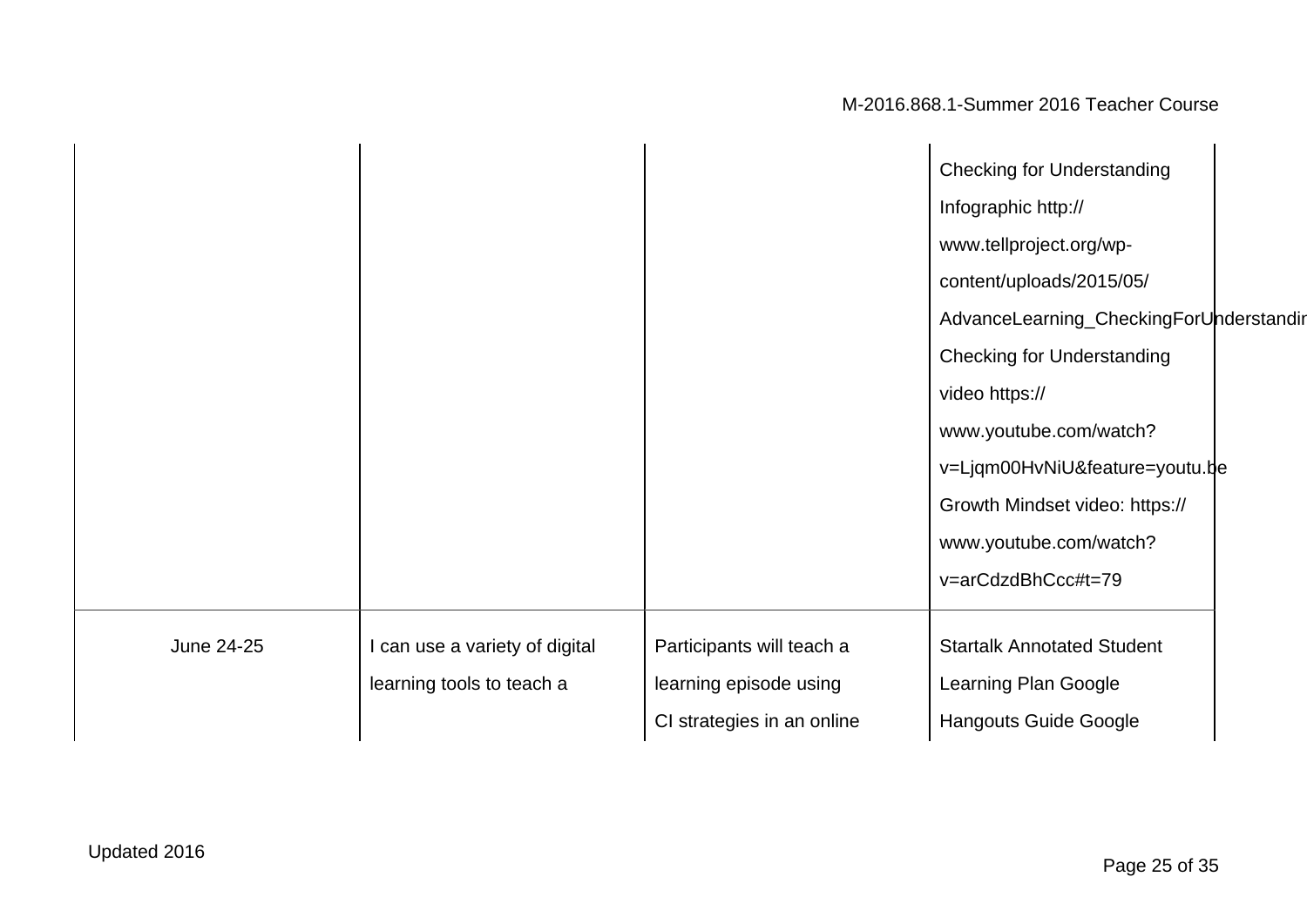|            | learning episode to my peers.<br>$(LT1a-c)$                                                                                                                | environment in cross-language<br>pairs.                                                                                                                                      | Hangouts Language specialists'<br>office hours                                                                                                                                         |
|------------|------------------------------------------------------------------------------------------------------------------------------------------------------------|------------------------------------------------------------------------------------------------------------------------------------------------------------------------------|----------------------------------------------------------------------------------------------------------------------------------------------------------------------------------------|
| June 24-25 | I can provide supportive,<br>actionable feedback to my<br>peers on their synchronous,<br>online cross-language peer<br>microteaching activity. (PR3a)      | Participants will use a feedback<br>form to reflect on their peer's<br>application of LT1a-c in a cross-<br>language peer microteaching<br>activity.                         | Using the Target Language<br>& Providing Comprehensible<br>Input Feedback Form http://<br>www.tellproject.org/wp-<br>content/uploads/2016/03/<br>AdvanceLearning_TargetLanguage_Feedba |
| June 27-29 | I can use peer feedback on<br>my online peer microteaching<br>experience to help analyze and<br>reflect on my current and future<br>practice. (PR3a and c) | Participants will create and<br>post a recorded Think Aloud<br>reflection, explaining what<br>they learned from their Peer<br>Microteaching experience and<br>peer feedback. | Screencast-O-Matic YouTube<br>Think Aloud Guide and Rubric<br>Model Think Aloud video<br>exemplars Instructor-completed<br>annotated feedback (meets                                   |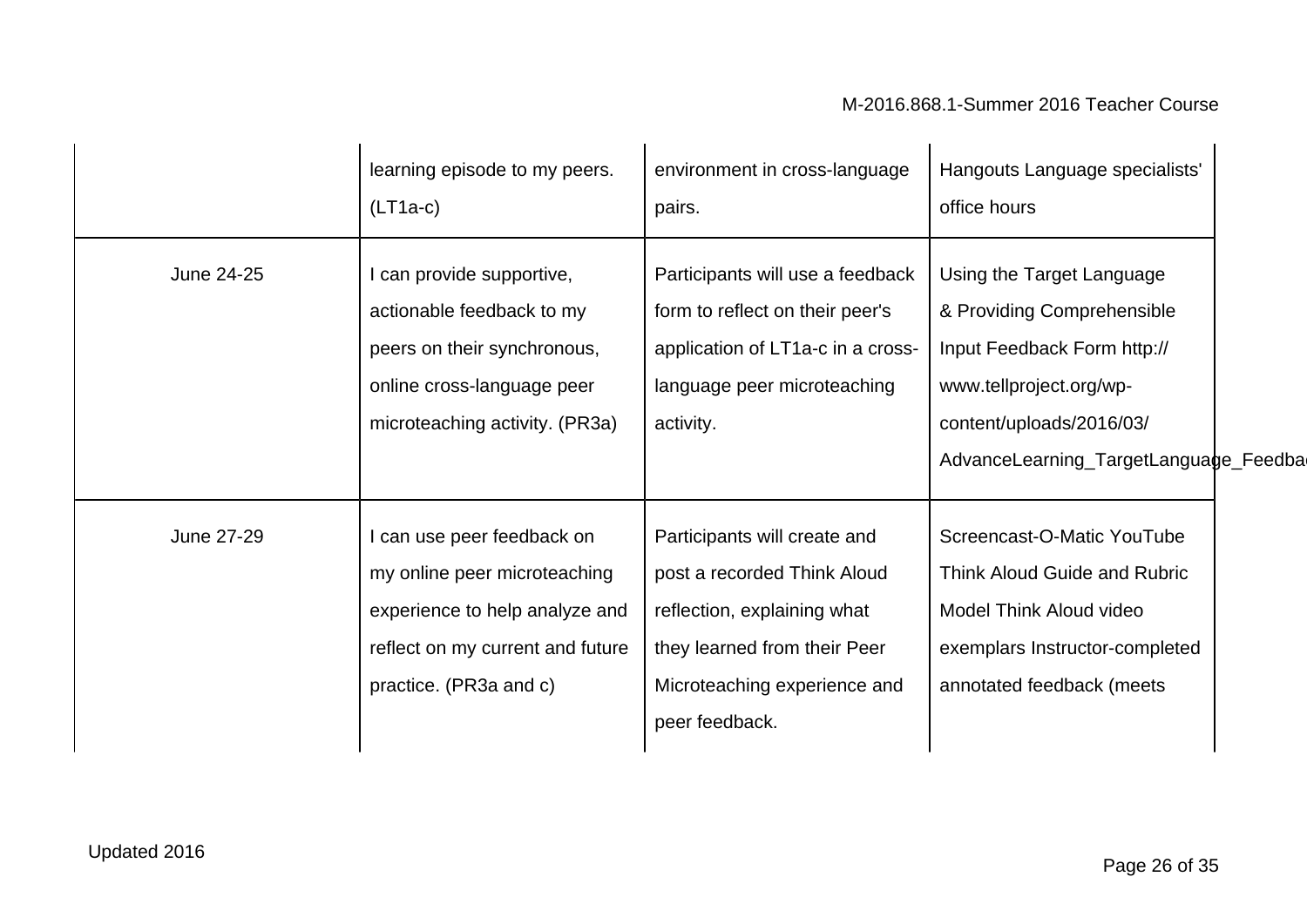|            |                                                                                                                                                          |                                                                                                                                                                                                          | expectations, areas for growth,<br>areas of strength)                                                                                                                                                                                                            |
|------------|----------------------------------------------------------------------------------------------------------------------------------------------------------|----------------------------------------------------------------------------------------------------------------------------------------------------------------------------------------------------------|------------------------------------------------------------------------------------------------------------------------------------------------------------------------------------------------------------------------------------------------------------------|
| June 27-29 | I can develop a standards-<br>based, culturally-focused<br>lesson that uses digital media,<br>realia and props to make input<br>comprehensible. (LT1a-c) | Working in small language<br>teams, participants will start<br>work on preparing a sequence<br>of learning episodes they will<br>teach to summer language<br>program students at CSU, San<br>Bernardino. | <b>STARTALK Learning Plan</b><br><b>Template Startalk Learning</b><br><b>Plan Checklist NCSSFL-ACTFL</b><br>Can-Do Benchmarks World-<br><b>Readiness Standards for</b><br>Learning Languages Language<br>specialists' online office hours<br>Online tech support |
| June 27-29 | I can identify key co-<br>teaching considerations when<br>developing a collaborative<br>learning episode.                                                | Participants will watch a video<br>on co-teaching considerations<br>and take an assessment.<br>Teaching teams will share on a                                                                            | Co-teaching video by Andi<br>Guillaume Check for learning<br>assessment Moderated Moodle<br>Forum                                                                                                                                                                |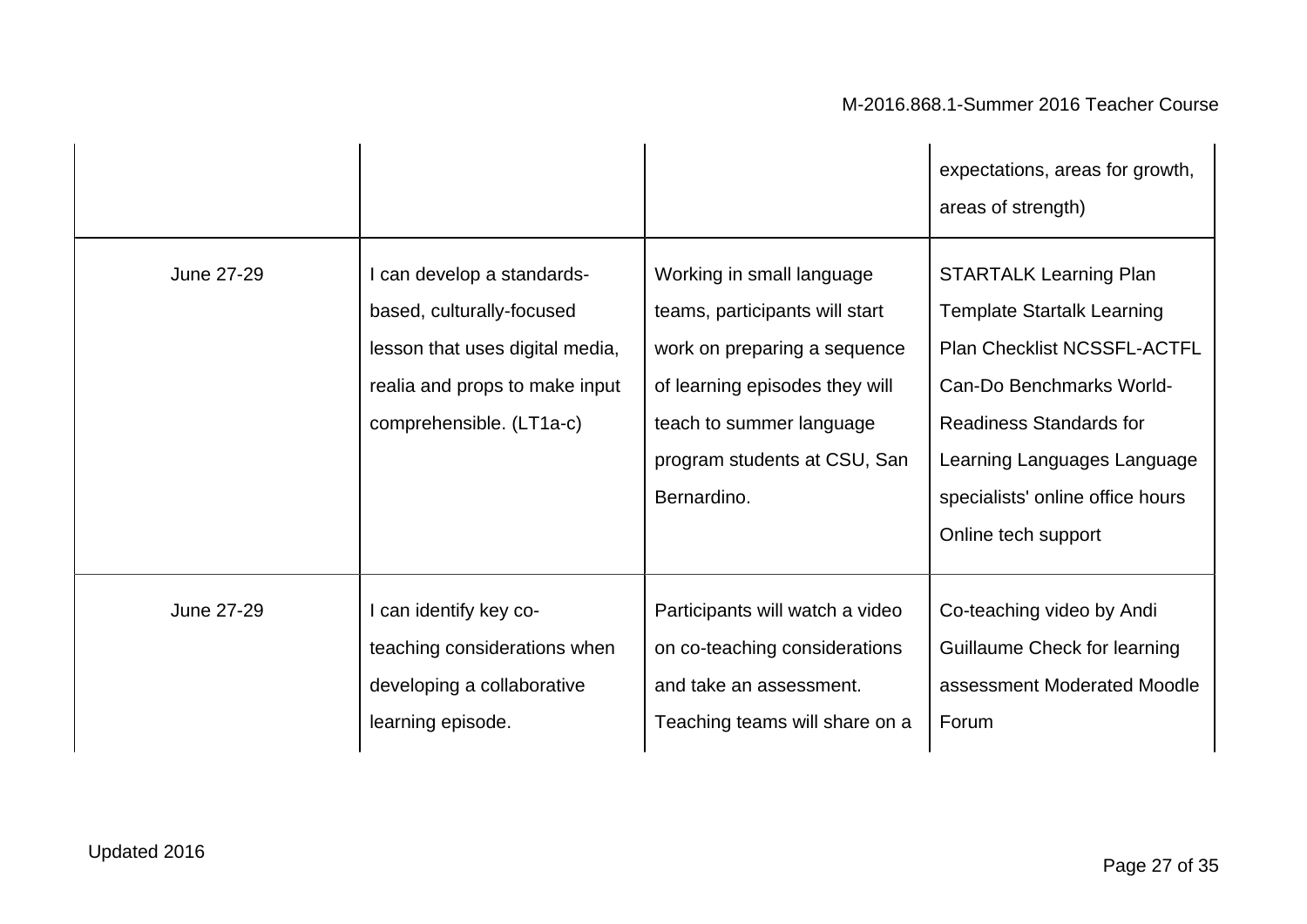|                |                                                                                                                                                   | collaborative forum one key co-<br>teaching consideration they will<br>incorporate into their learning<br>planning and why.             |                                                                                                                             |
|----------------|---------------------------------------------------------------------------------------------------------------------------------------------------|-----------------------------------------------------------------------------------------------------------------------------------------|-----------------------------------------------------------------------------------------------------------------------------|
| June 27-29     | I can give and incorporate<br>feedback into a learning<br>episode. (PR3)                                                                          | Participants, individually and in<br>teaching teams, share aspects<br>of their upcoming learning<br>episodes for feedback.              | <b>Startalk Learning Plan</b><br><b>Feedback Web Conference</b><br>with Laura Terrill, Bobby<br>Hobgood and Barbara Lindsey |
| June 30-July 2 | I can collaboratively craft<br>Can-Do Statements that<br>communicate student learning<br>targets in a synchronous, online<br>learning experience. | Working with their co-teachers,<br>participants will integrate<br>student-centered Can-Do<br>statements into their learning<br>episode. | NCSSFL-ACTFL Can-Do<br>Benchmarks Language<br>specialists' online office hours                                              |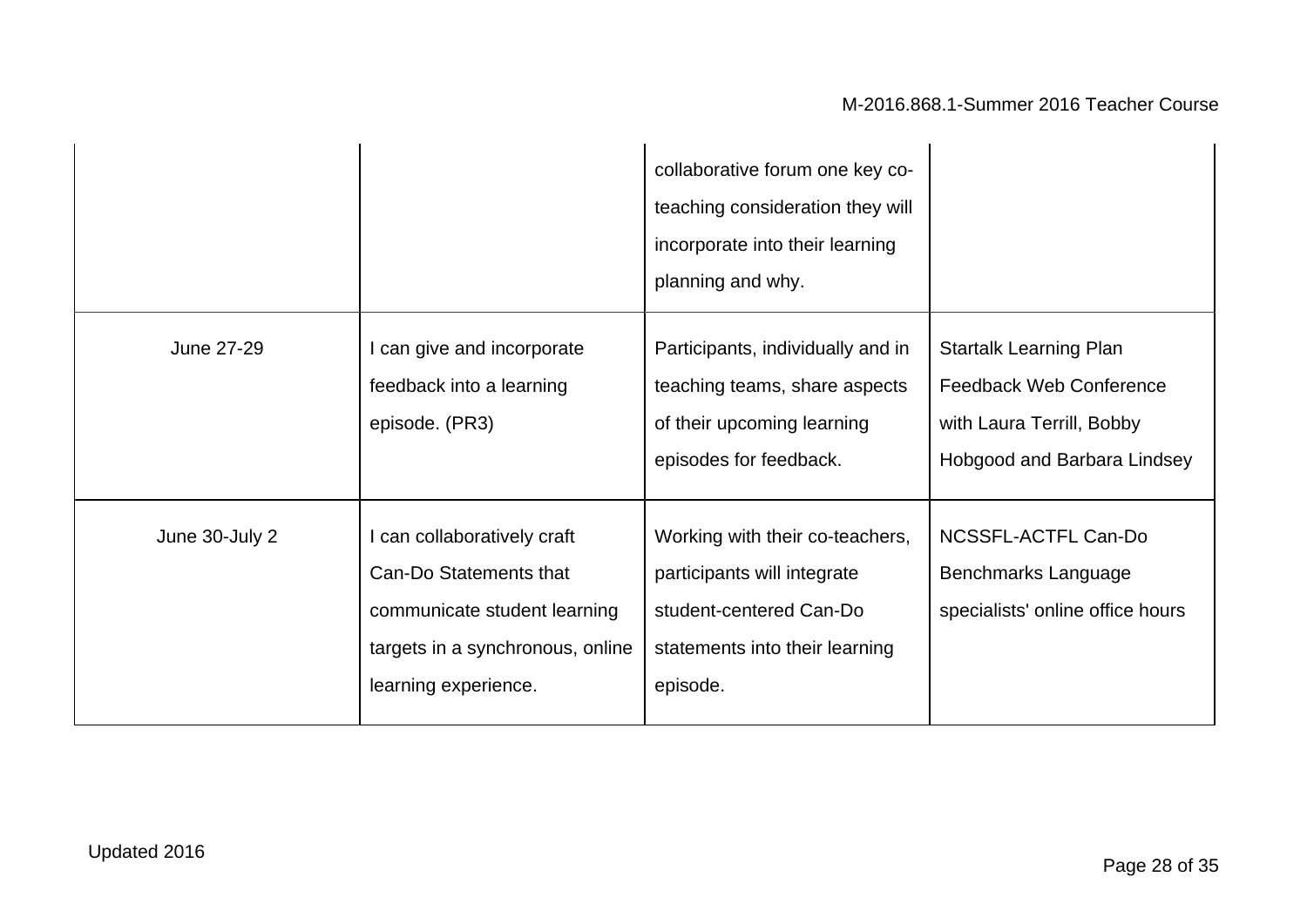| July 4-July 8 (Prep week | can develop a standards-        | Working in small language         | <b>STARTALK Learning Plan</b>      |
|--------------------------|---------------------------------|-----------------------------------|------------------------------------|
| for CSUSB co-teaching)   | based, culturally-focused       | teams, participants will continue | <b>Template Startalk Learning</b>  |
|                          | lesson that uses digital media, | to prepare a sequence of          | <b>Plan Checklist NCSSFL-ACTFL</b> |
|                          | realia and props to make input  | learning episodes they will       | Can-Do Benchmarks World-           |
|                          | comprehensible. (LT1a-c)        | teach to summer language          | <b>Readiness Standards for</b>     |
|                          |                                 | program students at CSU,          | Learning Languages Language        |
|                          |                                 | San Bernardino. Participants      | Specialists online office hours    |
|                          |                                 | receive feedback from program     |                                    |
|                          |                                 | language specialists.             |                                    |
|                          |                                 |                                   |                                    |
| July 5-9 (Prep week for  | I can make effective use of an  | Working in their teaching         | Adobe Connect Online tech          |
| CSUSB co-teaching)       | online conferencing system      | teams, participants practice      | support                            |
|                          | to facilitate student learning. | delivering their learning         |                                    |
|                          | (LT1c)                          | episodes in Adobe Connect.        |                                    |
|                          |                                 |                                   |                                    |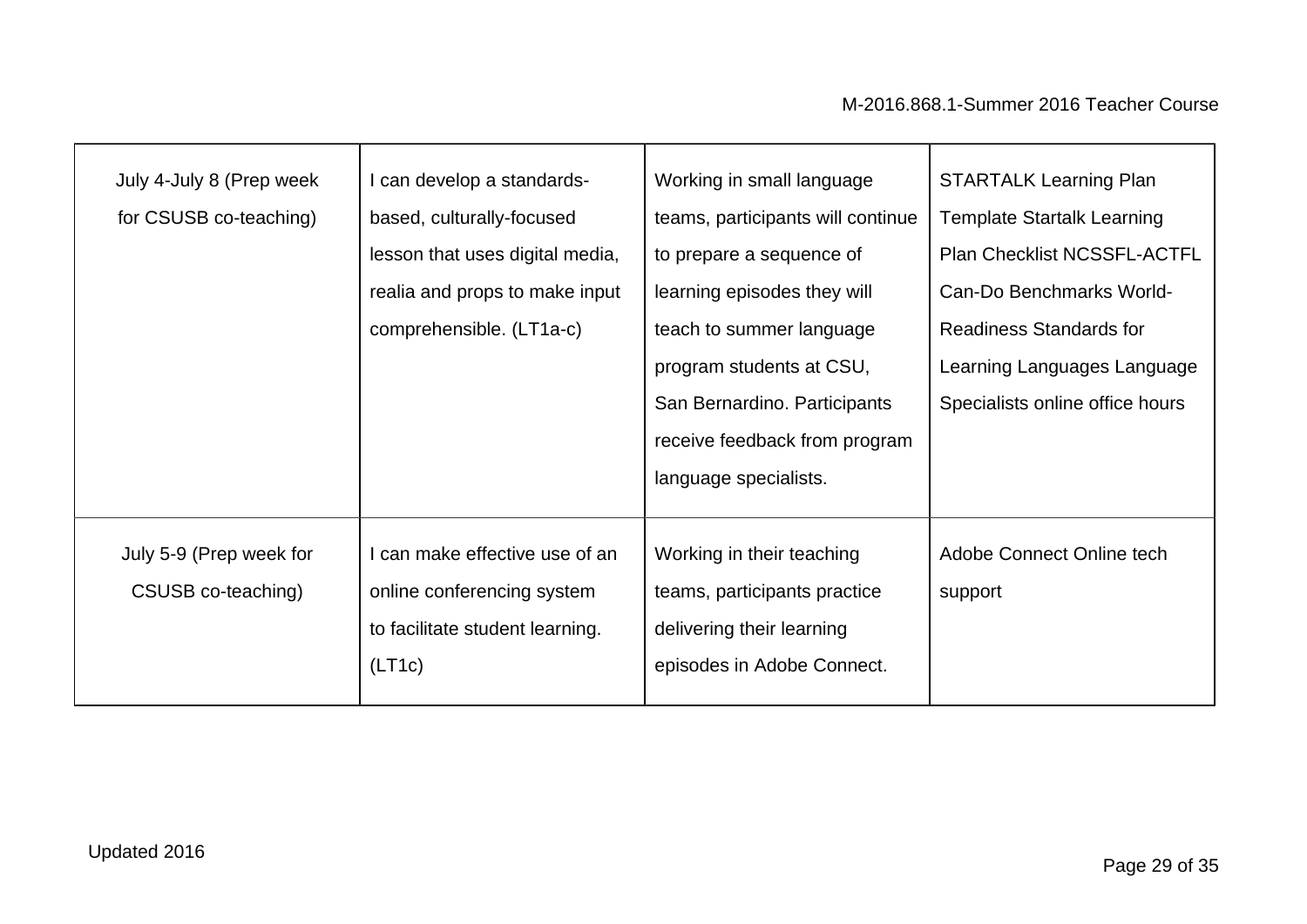| <b>July 11-13</b> | I can deliver an online<br>learning episode that uses<br>comprehensible input strategies<br>and digital media and realia to<br>stay in the target language for<br>90% or more of instructional<br>time. $(LT1a-c)$ | Participants will collaboratively<br>demonstrate their skills,<br>knowledge, and dispositions<br>through delivery of a<br>synchronous online learning<br>activities with California State<br>University, San Bernardino<br>summer program language<br>students. | <b>Startalk Learning Plan</b><br><b>Template Startalk Learning</b><br><b>Plan Checklist Adobe Connect</b><br><b>Web Conferencing Platform</b> |
|-------------------|--------------------------------------------------------------------------------------------------------------------------------------------------------------------------------------------------------------------|-----------------------------------------------------------------------------------------------------------------------------------------------------------------------------------------------------------------------------------------------------------------|-----------------------------------------------------------------------------------------------------------------------------------------------|
| <b>July 11-13</b> | I can provide supportive,<br>actionable feedback to my<br>peers on their synchronous,<br>online microteaching<br>experience. (PR3a)                                                                                | Participants will observe a peer<br>team online learning episode<br>and submit feedback to their<br>peers.                                                                                                                                                      | Using the Target Language<br>& Providing Comprehensible<br>Input Feedback Form http://<br>www.tellproject.org/wp-                             |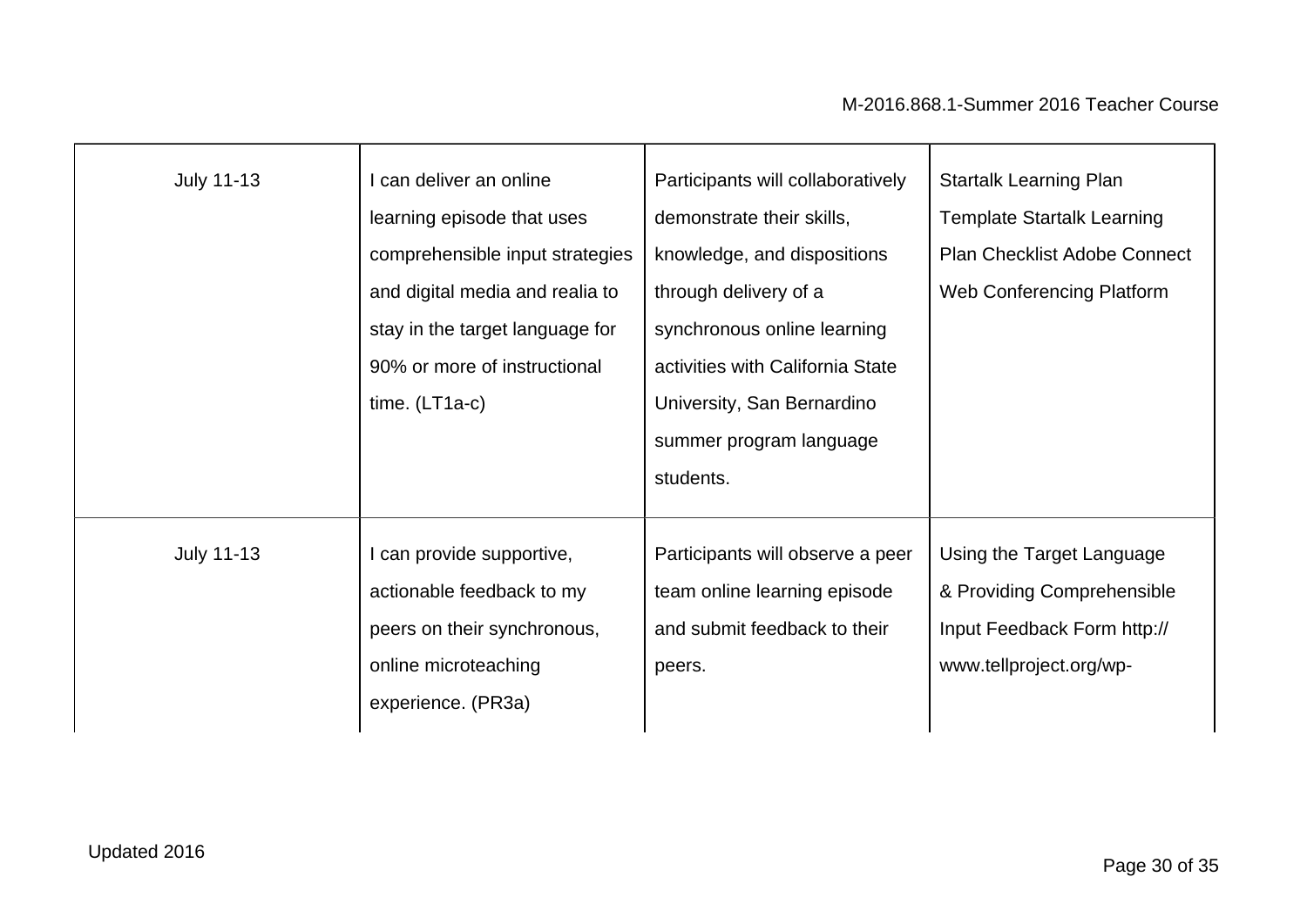|                   |                                |                                 | content/uploads/2016/03/              |
|-------------------|--------------------------------|---------------------------------|---------------------------------------|
|                   |                                |                                 | AdvanceLearning_TargetLanguage_Feedba |
| <b>July 11-13</b> | I can use peer feedback on my  | Participants will use the peer  | Comprehensible Input                  |
|                   | online teaching experience to  | feedback from the online        | Feedback Form http://                 |
|                   | help analyze and reflect on my | microteaching experience to     | www.tellproject.org/wp-               |
|                   | current practice. (PR3a)       | inform the development of their | content/uploads/2016/03/              |
|                   |                                | TELL Growth Plan.               | AdvanceLearning_TargetLanguage_Feedba |
|                   |                                |                                 | <b>TELL Learning Tools Self-</b>      |
|                   |                                |                                 | Assessment for LT1 a-c                |
|                   |                                |                                 | <b>TELL Professionalism Self-</b>     |
|                   |                                |                                 | Assessment for PR3 a and              |
|                   |                                |                                 | c TELL Simple Growth Plan             |
|                   |                                |                                 | http://www.tellproject.org/wp-        |
|                   |                                |                                 | content/uploads/2014/07/              |
|                   |                                |                                 | TELL_GrowthPlan_simple.pdf            |
|                   |                                |                                 |                                       |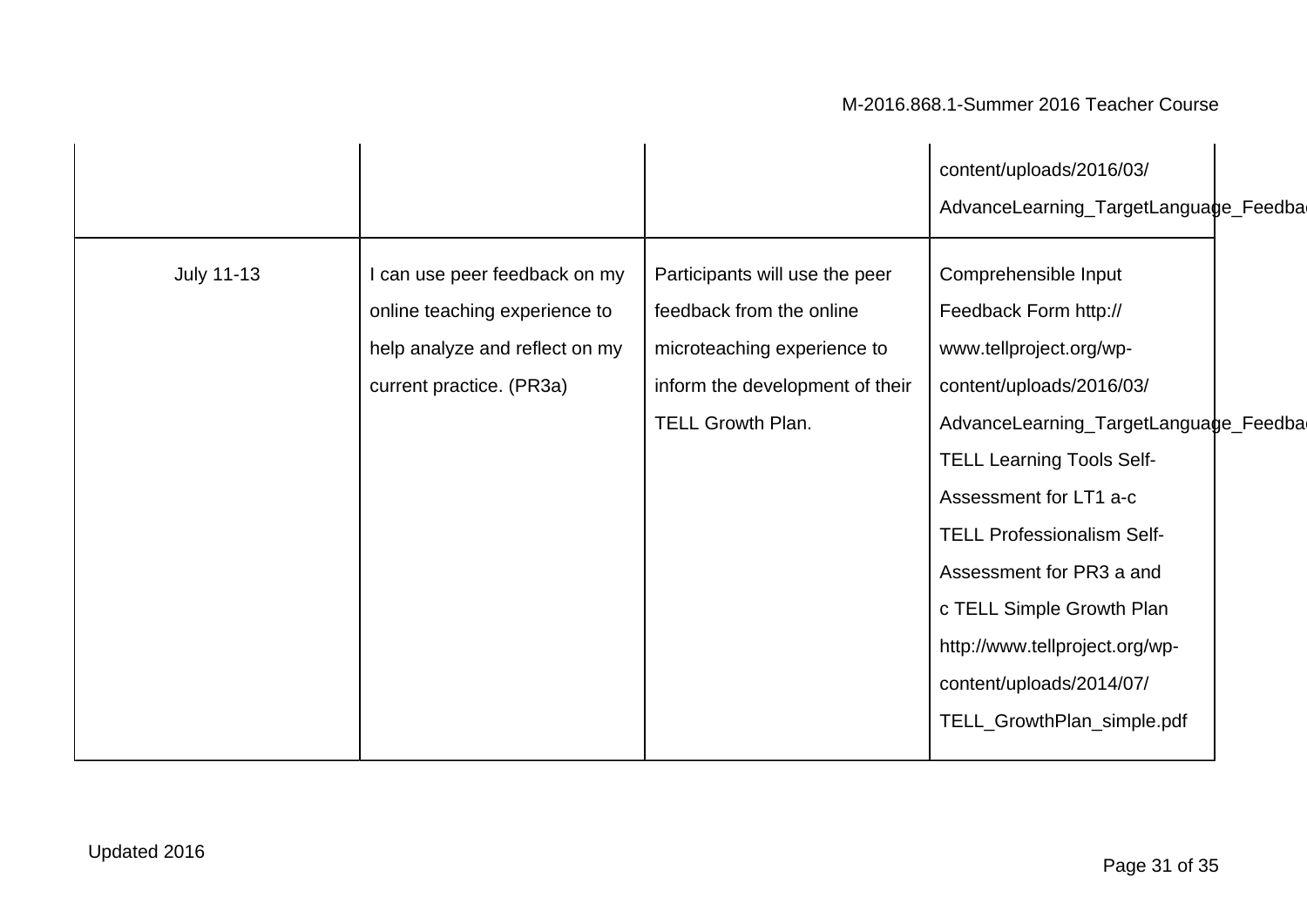| <b>July 14-17</b> | I can use the TELL Growth<br>Plan to guide my professional<br>development. (PR3c)                                              | Participants will anonymously<br>respond to live polls and will<br>share aspects of their Growth<br>Plan as they discuss and<br>predict actionable next steps. | <b>TELL Growth Plan Wrap Up</b><br>and Debrief with Professor<br>Andrea Guillaume TELL<br><b>Learning Tools Self-</b><br>Assessment for LT1 a-c<br><b>TELL Professionalism Self-</b><br>Assessment for PR3 a and<br>c TELL Simple Growth Plan<br>http://www.tellproject.org/wp-<br>content/uploads/2014/07/<br>TELL_GrowthPlan_simple.pdf |
|-------------------|--------------------------------------------------------------------------------------------------------------------------------|----------------------------------------------------------------------------------------------------------------------------------------------------------------|-------------------------------------------------------------------------------------------------------------------------------------------------------------------------------------------------------------------------------------------------------------------------------------------------------------------------------------------|
| <b>July 14-17</b> | I can use a TELL Growth Plan<br>rubric to provide actionable<br>and supportive feedback to a<br>colleague's growth plan. (PR3) | Participants will provide one<br>peer with actionable and<br>supportive feedback on two of                                                                     | <b>TELL Simple Growth Plan</b><br>http://www.tellproject.org/wp-<br>content/uploads/2014/07/<br>TELL_GrowthPlan_simple.pdf                                                                                                                                                                                                                |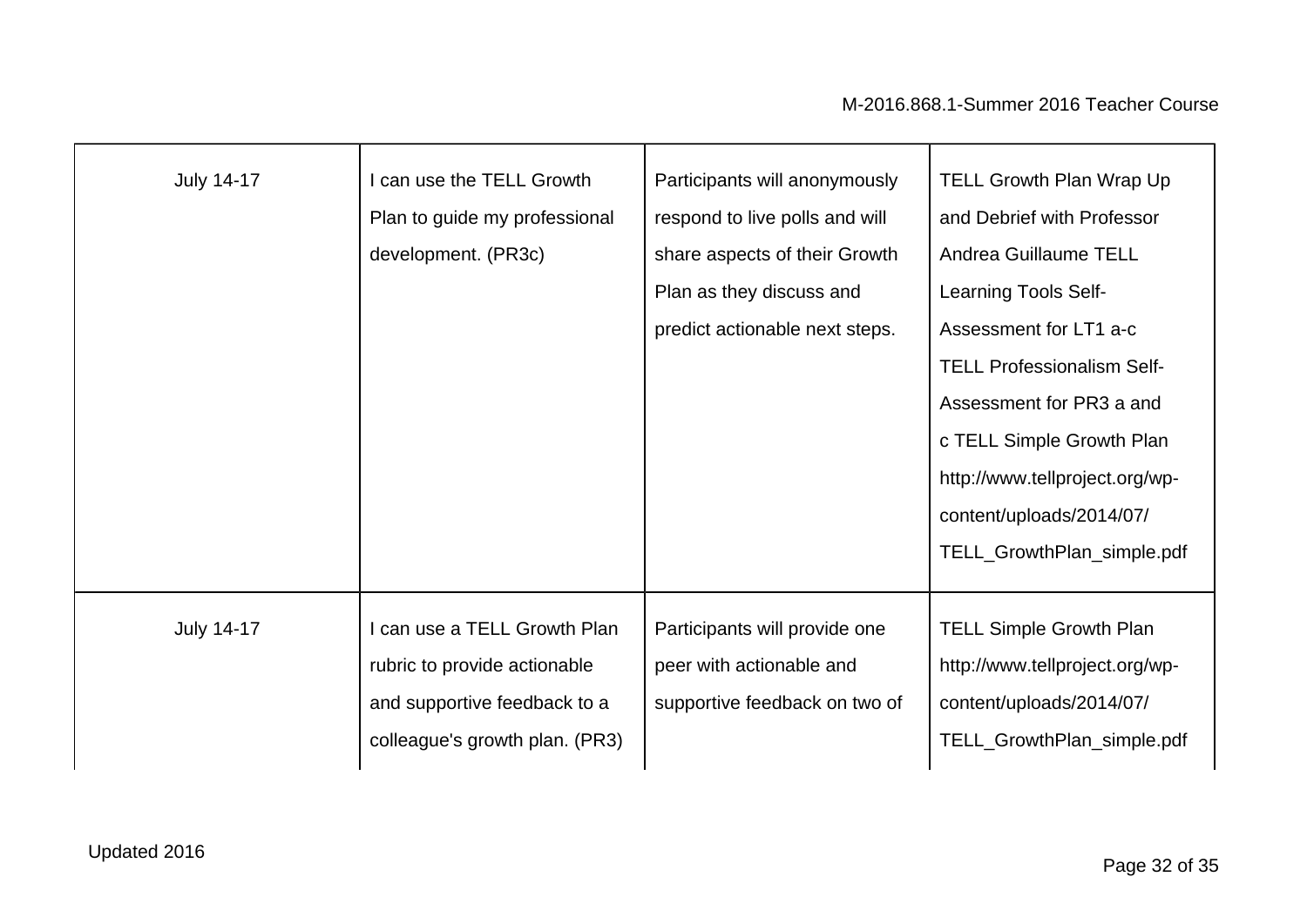|                  |                                                                                                                        | the following growth plan items:<br>timeline, steps and resources.                                                                                                                                                                                                                                                                            | <b>Growth Plan Feedback Rubric</b><br><b>Moderated Moodle Forum</b>                                    |
|------------------|------------------------------------------------------------------------------------------------------------------------|-----------------------------------------------------------------------------------------------------------------------------------------------------------------------------------------------------------------------------------------------------------------------------------------------------------------------------------------------|--------------------------------------------------------------------------------------------------------|
| <b>Fall 2016</b> | I can reflect on my personal<br>growth plan and identify<br>strategies to achieving<br>identified growth goals. (PR3c) | Prior to the web conference,<br>participants will complete a<br>survey designed to gauge their<br>progress on their growth goals.<br>Participants will reflect on and<br>identify strategies in support of<br>their growth plan. Participants<br>will provide each other specific,<br>supportive feedback on their<br>growth goals' progress. | Pre-conference survey Web<br>conference on personal growth<br>plans with Professor Andrea<br>Guillaume |
| Spring 2017      | I can reflect on my personal<br>growth plan and identify                                                               | Prior to the web conference,<br>participants will complete a                                                                                                                                                                                                                                                                                  | Pre-conference survey Web<br>conference on personal growth                                             |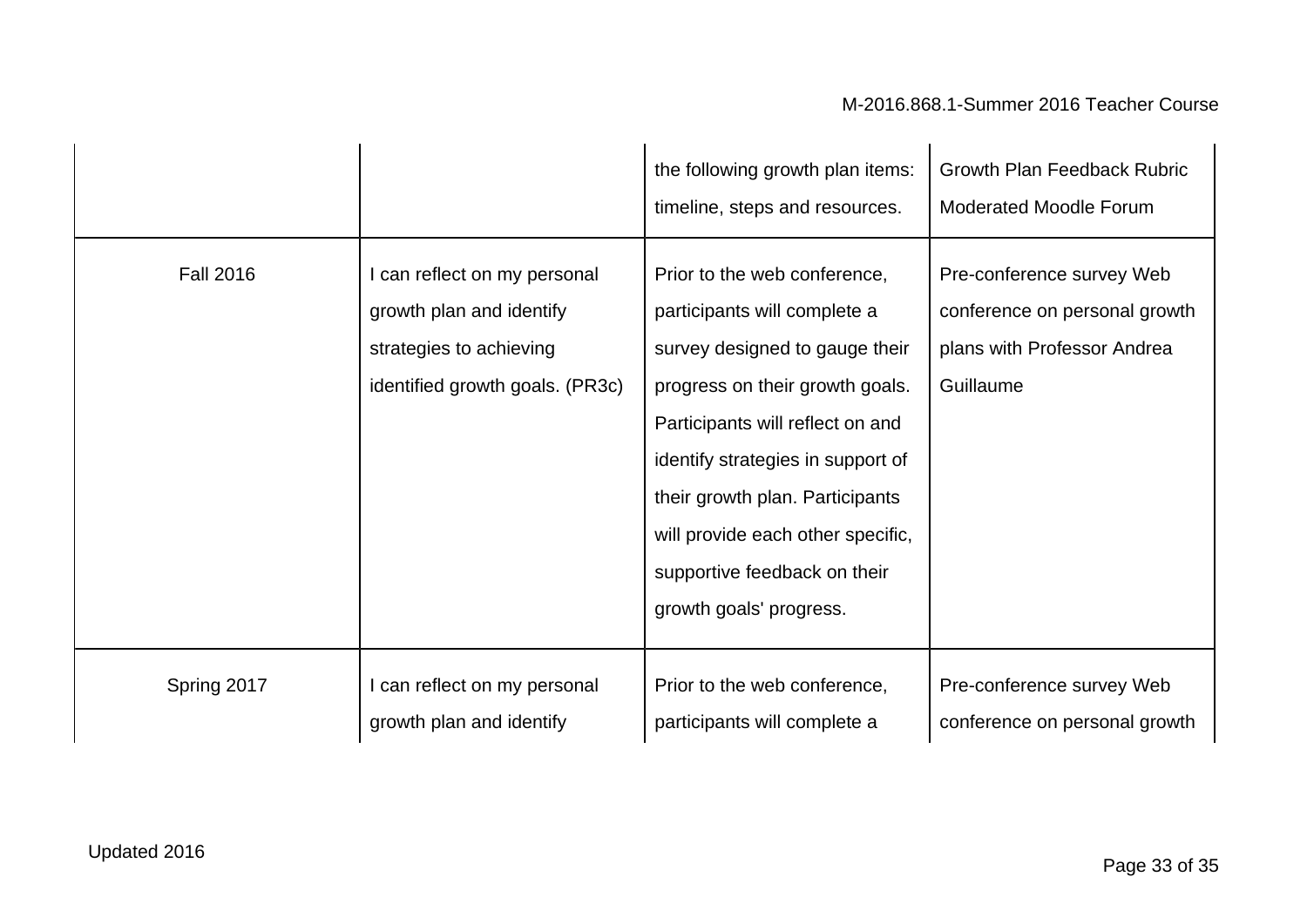| strategies to achieving         | survey designed to gauge their    | plans with Professor Andrea |
|---------------------------------|-----------------------------------|-----------------------------|
| identified growth goals. (PR3c) | progress on their growth goals.   | Guillaume                   |
|                                 | Participants will reflect on and  |                             |
|                                 | identify strategies in support of |                             |
|                                 | their growth plan. Participants   |                             |
|                                 | will provide each other specific, |                             |
|                                 | supportive feedback on their      |                             |
|                                 | growth goals' progress.           |                             |

### **Micro-teaching/Practicum**

Firstly, participants will create and teach a synchronous learning episode to a program peer who does not speak the language of instruction. This will be their peer microteaching experience and will take place during the second week of instruction. This is designed to give participants practice in using digital learning tools to provide learners with comprehensible input. The goal will be to keep at least 90% of instructional input in the target language. In another part of this experience, they will practice giving effective peer feedback on the peer microteaching experience. Participants will also participate in several web conferences focused on using images to provide